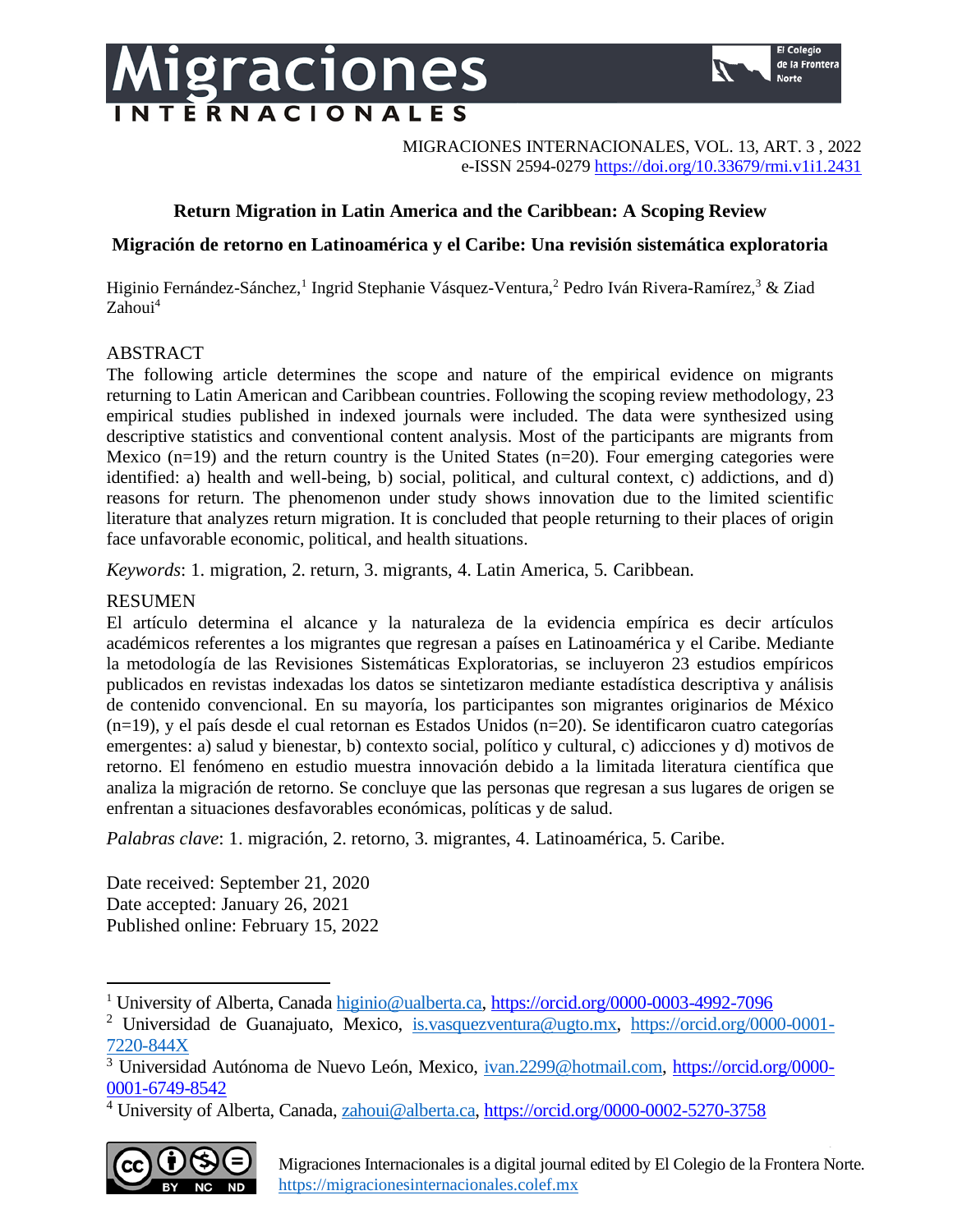### INTRODUCTION

The current pandemic triggered by Covid-19 has brought about important changes in migration processes. Return migration takes place when international migrants return to their country of origin voluntarily or by forced repatriation (Lozano & Martínez, 2015; International Organization for Migration (OIM), 2019; Organization for Economic Co-operation & Development (OCDE), 2017). There has been an increase in the rate of return migration of 42% as of the first decade of the 21st century in Latin America and the Caribbean; main reasons for return include deportation policies in host countries such as the United States (OIM, 2019). However, it is argued that this percentage may be higher due to the different measurements used in each country, and due to the difficulties in calculating unauthorized migration (Azose  $\&$ Raftery, 2019).

Migration is a social process, characterized by the displacement of individuals from their place of origin to another (Micolta, 2005). People continue to migrate primarily due to economic and labor inequality; however, others migrate due to violence, war, and climate change in their places of origin (Crosa, 2015; Micolta, 2005). In 2019, more than 270 million migrants were reported globally, accounting for 3.9% of the total world population; more than 70 million migrants came from Latin America and the Caribbean (United Nations, 2020), positioning the U.S. as the country with the highest index of Latin American migrants who want to enter this country. Migration patterns and tendencies have been studied for years; it is known that displacements inside the region are no longer a common process for Latin Americans, but international mobility processes, which fix their destination in the North American region (Centro Latinoamericano y Caribeño de Demografía (Celade), 2006).

According to Aruj (2008), the main reasons for migration in Latin America and the Caribbean concur in a biopsychosocial sphere. The search for better lifestyles, economic and political imbalances, the increase of violent processes, and the lack of labor options in their country of origin are the most reported reasons. Such aspects are related to the context where individuals develop, spurring a search to meet basic needs. Poverty and inequality in Latin American and Caribbean countries is also linked to migration (Fernández, Gómez, & Pérez, 2020; Lozano & Martínez, 2015; Navarro, Ayvar, & Zamora, 2016).

The empirical evidence on international migration largely focuses on the migration and acculturation processes of people in recipient countries (Martine, Hakkert, & Guzmán, 2001), on their health and wellbeing (Cabieses, Gálvez, & Ajraz, 2018), and on the fragmentation of the families and societies that stay behind (Bonilla, 2020; Fernández, 2020; Fernández et al., 2020). However, it is necessary to ascertain the personal, social, and political circumstances faced by migrants who return to their home country, considering this problem as a phenomenon that has effects on the home and host countries (Cataño & Morales, 2015). Indubitably, it is a phenomenon that needs attention, for only in 2019, the U.S. (the main migrant host country) deported 267, 000 people of various ages to their places of origin, out of which most were from the Central America North Triangle (Honduras, Guatemala, and El Salvador), and additionally, Mexico.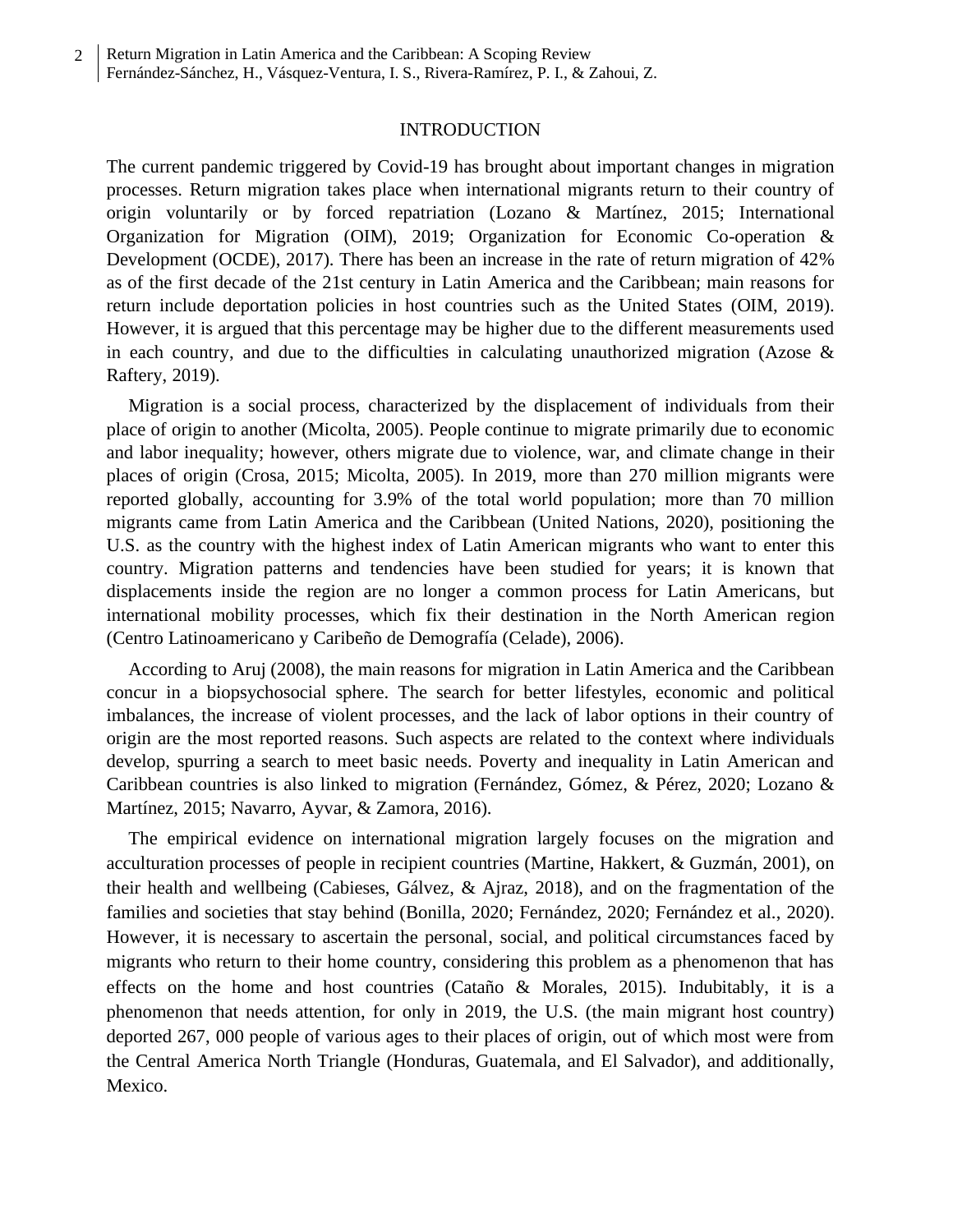3

With the aim to learn about the social, cultural, political, and health conditions of returning migrants, the purpose of this systematic scoping review is to compile the available empirical evidence of migrants who return to their countries of origin in Latin America and the Caribbean.

# METHODOLOGY

The present document follows the guidelines of Scoping Reviews (SR) which tries to summarize the existing empirical evidence regarding a topic with a view to generating new hypotheses, research agendas, or proposing future studies. One of the goals of SR is to show a broader and detailed panorama of the phenomenon under study, in comparison with a systematic traditional review, which tries to address a particular statement (Munn et al., 2018).

The methodology consists of five stages: 1) production of the research question and search strategy; 2) systematic literature search; 3) revision and selection of studies from several inclusion and exclusion criteria; 4) data extraction; and 5) result analysis and report (Fernández, King, & Enríquez, 2020).

### *Stage 1: Research Question*

To frame the research question, it was necessary to use the components suggested by Peters et al. (2017), which comprise the following fields: population, concept, and context (see chart 1). Due to the foregoing, the question that guided this SR was: What is the scope and nature of the empirical literature on Latin American and Caribbean migrants who return to their home countries? According to this question, migrants are the population, the concept is return migration, and the context is Latin America and the Caribbean.

# *Stage 2: Search Strategy and Search Terms*

Over a four-month period (April-July 2020), the research team performed a systematic search to gather empirical evidence related to the research question. The query was carried out by two doctoral students in Mexico and Canada. For broadening the search, databases specialized in health sciences, social sciences, and humanities were consulted: PubMed, Scopus, Literatura Latinoamericana y el Caribe en Ciencias de la Salud (LILACS), Cumulative Index to Nursing and Allied Health Literature (CINALH), Psyinfo, Scielo, Dialnet, and Cuiden.

To encompass the components of the research question keywords, Boolean operators corresponding to the population and concept were combined with context as shown in table 1.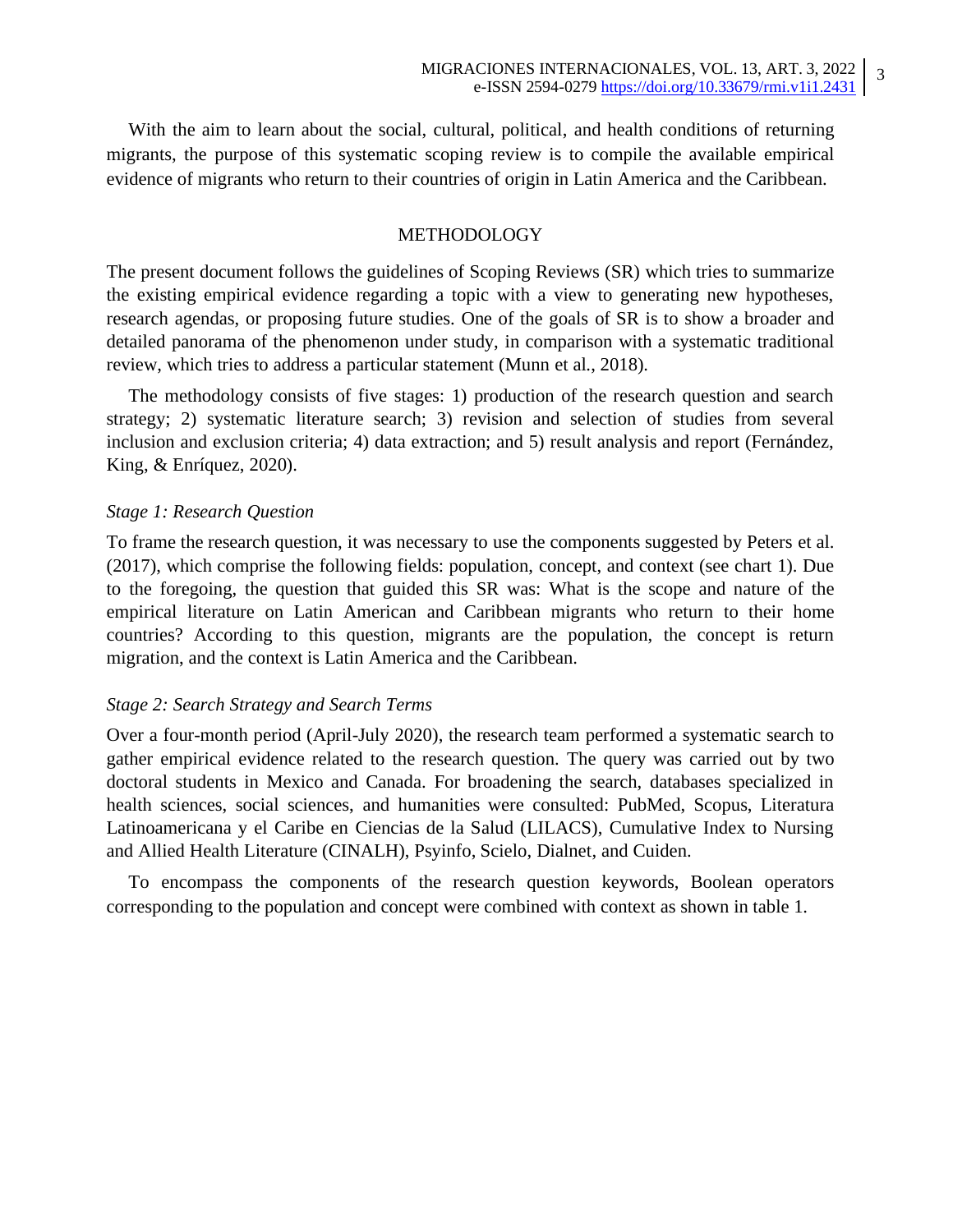Return Migration in Latin America and the Caribbean: A Scoping Review Fernández-Sánchez, H., Vásquez-Ventura, I. S., Rivera-Ramírez, P. I., & Zahoui, Z. 4

| <b>AND</b> |                |             |                                                                                             |
|------------|----------------|-------------|---------------------------------------------------------------------------------------------|
|            | Population     | Concept     | Context                                                                                     |
|            | $migrant*$     | Travel      | Latin America, the Caribbean                                                                |
| <b>OR</b>  | $emigrant*$    | migration*  | Central America, South America, Argentina,                                                  |
|            | immigrant*     | Arrive*     | Bolivia, Brazil, Chile, Colombia, Costa Rica,                                               |
|            | expatriate*    | $Return*$   | Ecuador, El Salvador, Guatemala, Honduras,                                                  |
|            | trans-migrant* | Come back   | Mexico, Nicaragua, Panama, Paraguay, Peru,<br>Puerto Rico, Uruguay, Venezuela, Antigua and  |
|            |                | Get back    | Bahamas,<br>Barbados,<br>Barbuda,<br>Cuba,                                                  |
|            |                | Go back     | Dominican Republic, Granada, Haiti, Jamaica,<br>Saint Kitt and Nevis, Saint Vincent and the |
|            |                | Deportation | Grenadines, Saint Lucia, Trinidad and Tobago.                                               |
|            |                | Deport $*$  |                                                                                             |

Table 1. Search Strategy

Source: Own authorship.

Inclusion criteria for this exploratory systemic review were: 1) migrants who returned to their country of origin; 2) migrants returned to Latin America or the Caribbean; 3) full-text articles published in English and Spanish. Whereas articles on migrants who would not return to Latin America or the Caribbean, people who emigrated within their own country, migrants still living abroad, and migrants only visiting their home country were excluded.

# *Stage 3: Information Management and Article Selection*

The articles identified in the databases were exported to RefWorks and Mendeley, which are bibliographic reference management software programs. Later, Covidence software was utilized to facilitate the selection of articles by independent reviewers. Disagreements on the inclusion of articles were solved by the consensus of the reviewers. Resorting to the flowchart (Preferred Reporting Items for Systematic Reviews and Meta-Analysis (PRISMA)) (Moher et al*.*, 2009) was useful to depict the process of detection and selection of the articles included in the present review (see figure 1).

# *Stage 4: Data Extraction and Summary*

To summarize the information, a database was created in Excel by the authors to address the needs of this study. This enabled the correct extraction of the most important findings in each article to later be checked and summarized. In this stage of the process, the reviewer registered the characteristics of each article: author, publication year, goal of the study, research approach, research design, country, characteristics of the participants, and main results; independently, a second reviewer verified this information. This technique served as a validation to perfect the results proposed in the goal of the review. The information from this extraction was summarized in Word documents to undergo qualitative and quantitative analyses.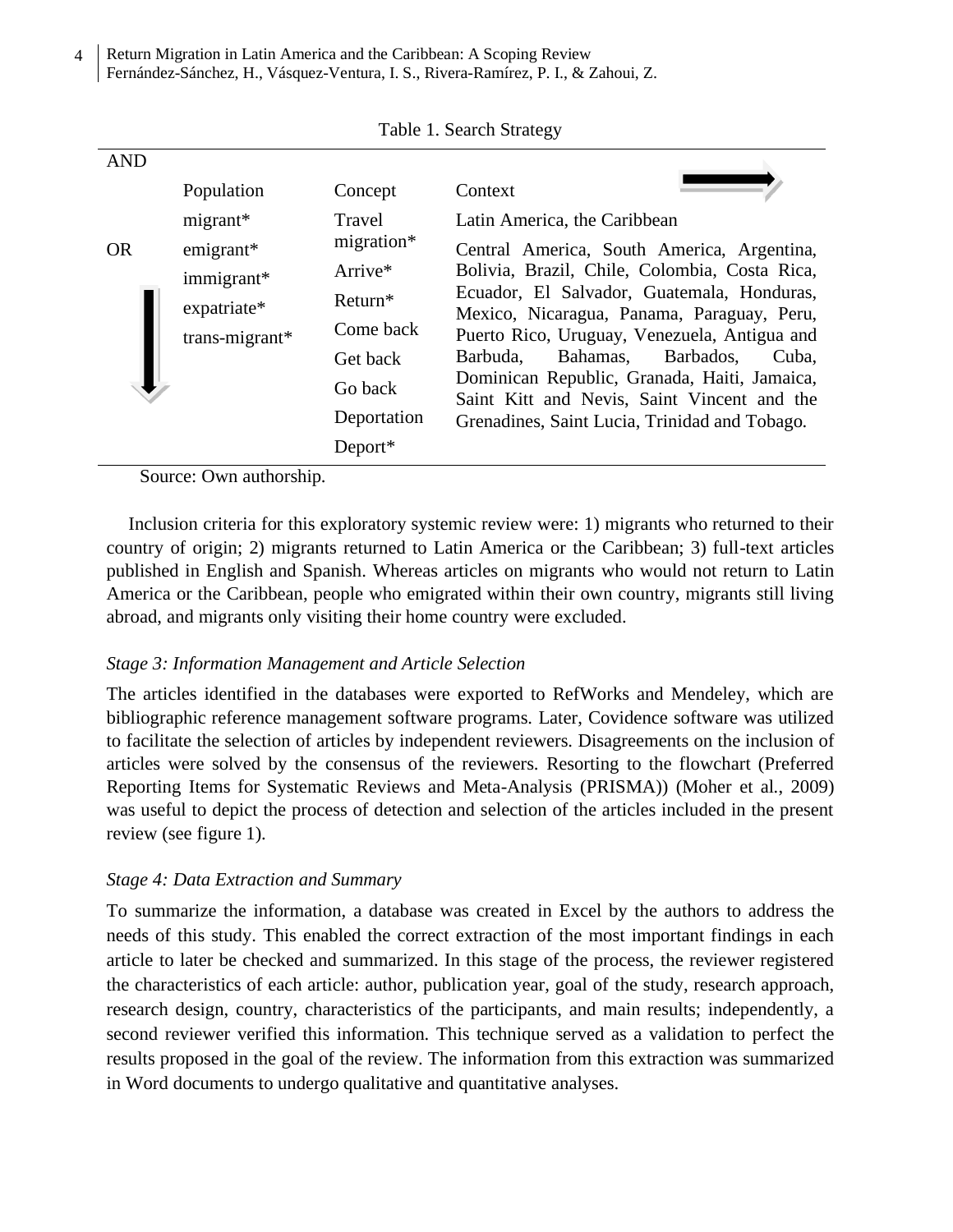5

# *Stage 5: Analysis and Report of Results*

To identify and summarize the most relevant topics, a conventional content analysis was decided, as proposed by Hsieh and Shannon (2005). The steps of this sort of analysis are: 1) a repeated reading of the data to have an overview of the phenomenon; 2) word by word reading to derivate the codes; 3) drafting of the first impressions of the texts; thus, the codes appear to be classified into categories; 4) defining each category and code created; and 5) identification of categories to use based on their concurrence and relationship. As well, a numeric analysis was run by means of frequencies and percentages to analyze quantitative data. Excel and QUIRKOS software programs aided in quantitative and qualitative analyses, respectively.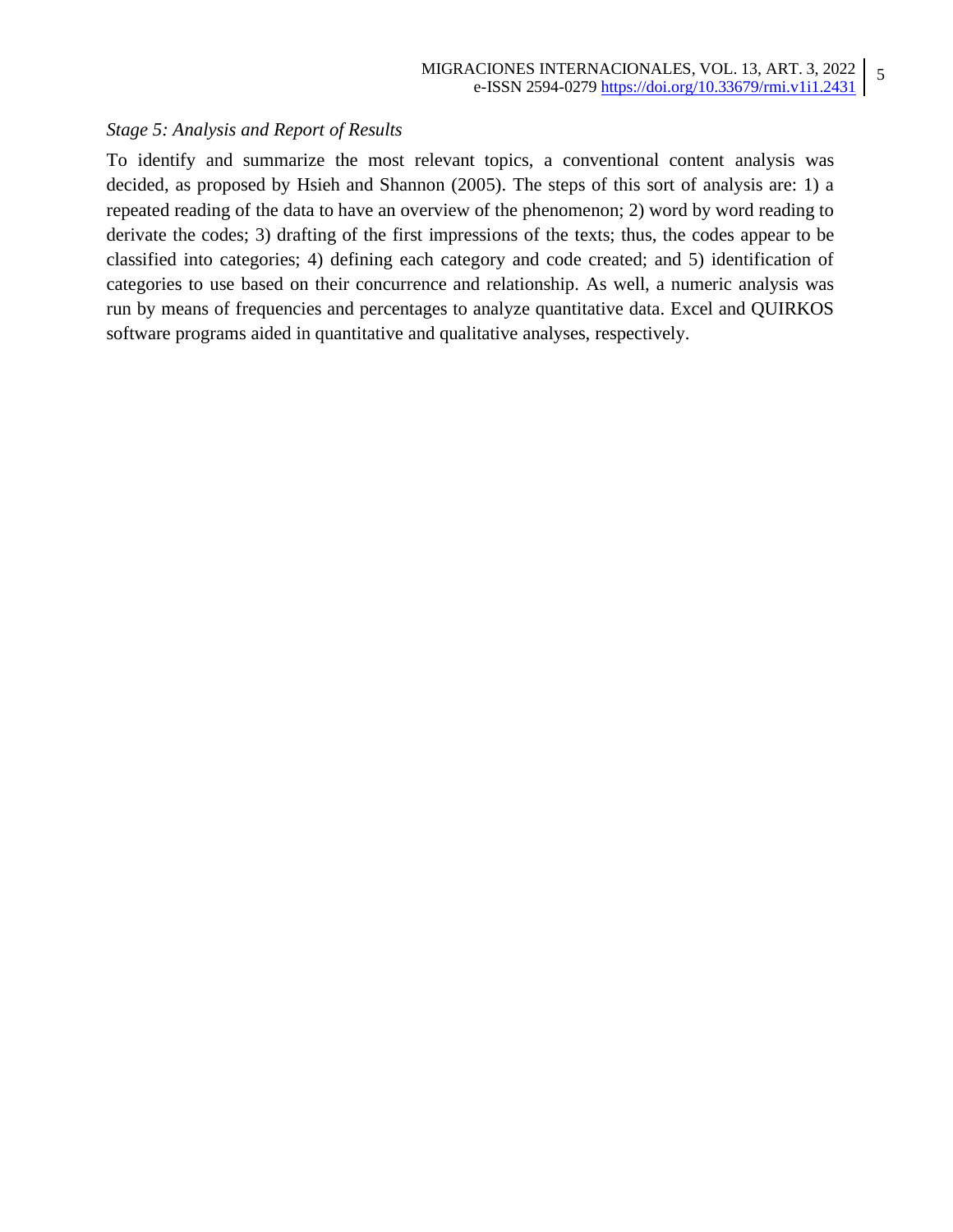

Figure 1. PRISMA Flowchart of the Articles' Process and Selection

Source: Own authorship.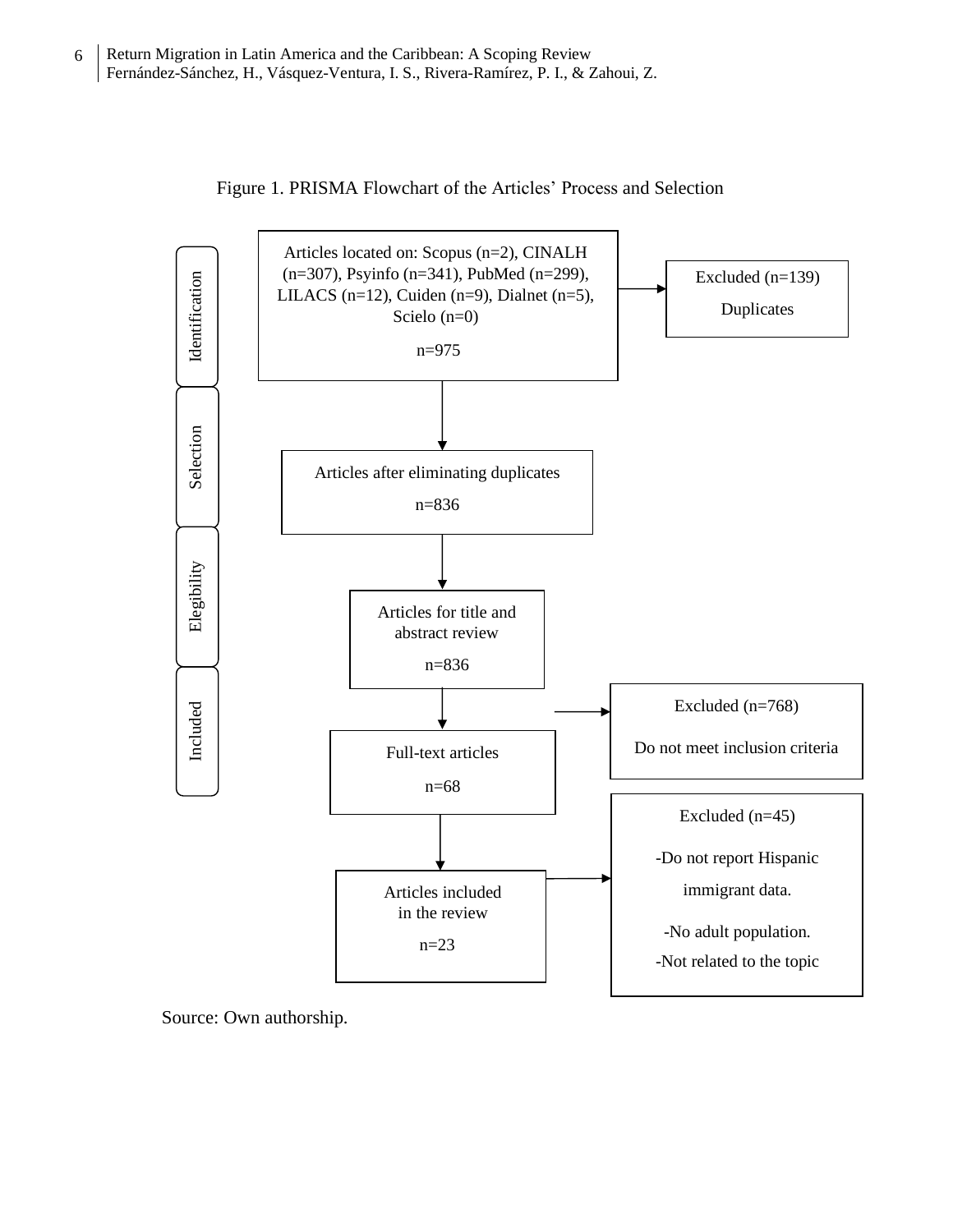#### MIGRACIONES INTERNACIONALES, VOL. 13, ART. 3, 2022 e-ISSN 2594-0279 <https://doi.org/10.33679/rmi.v1i1.2431> 7

# RESULTS

Table 2 shows the characteristics of the 23 articles analyzed in this systematic review on return migration in Latin American and Caribbean countries. By and large, they are empirical studies published between 2008 and 2019. Sixteen are quantitative, five qualitative, while two, mixed. The authors point at the use of a theoretical framework to guide the research eight times. The sampling methods were random  $(n = 3)$ ; convenience  $(n = 4)$ ; survey-based  $(n = 4)$ ; stratified systematic  $(n = 1)$ ; probabilistic  $(n = 1)$ ; and, selective by means of street dissemination  $(n = 1)$ . In the studies that clearly defined data collection techniques, the authors mainly resorted to interviews, surveys, and questionnaires. Most of the participants are return migrants from Mexico  $82\%$  (n = 19), while 18% (n=4) corresponds to individuals from Dominican Republic, El Salvador, and Colombia. Finally, Table 3 breaks down the key results of the analyzed articles.

| #  | Author and year             | Sort of<br>study | Design                     | Theory                  | Methods                                | Sampling           | Sample     | Country of<br>origin  | Ejecting<br>country     |
|----|-----------------------------|------------------|----------------------------|-------------------------|----------------------------------------|--------------------|------------|-----------------------|-------------------------|
|    | (Canedo et al.,<br>2019)    | Empirical        | Quantitative               | n/a                     | Survey                                 | Random<br>sampling | $n=345348$ | Mexico                | U.S.                    |
| 2  | (Waldman et al.,<br>2019)   | Empirical        | Quantitative               | n/a                     | Questionnaire                          | Random<br>sampling | $n=7716$   | Mexico                | U.S.                    |
| 3  | (Ruth et al., 2019)         | Empirical        | Qualitative                | n/a                     | Semi-structured in-<br>depth interview | Convenience        | $n=13$     | Mexico                | U.S.                    |
| 4  | (Vega et al., 2019)         | Empirical        | Quantitative               | n/a                     | Interview                              | n/a                | $n=952$    | Mexico                | U.S.                    |
| 5. | (Padilla et al., 2018)      | Empirical        | Mixed                      | n/a                     | Interview                              | n/a                | $n=23$     | Dominican<br>Republic | $U.S.$ / Puerto<br>Rico |
| 6  | (Zapata et al., 2018)       | Empirical        | Qualitative                | n/a                     | Semi-structured<br>interview           | n/a                | $n=23$     | Colombia              | Spain                   |
|    | (Fernández et al.,<br>2018) | Empirical        | Quantitative               | n/a                     | Survey                                 | n/a                | $n=229$    | Colombia              | U.S. / Venezuela        |
| 8  | (Martínez et al.,<br>2018)  | Empirical        | <i><b>Ouantitative</b></i> | Acculturation<br>stress | <i><b>Ouestionnaire</b></i>            | Convenience        | $n=1,383$  | Mexico                | U.S.                    |

Table 2. Characteristics of Studies on Return Migration in Latin American and Caribbean Countries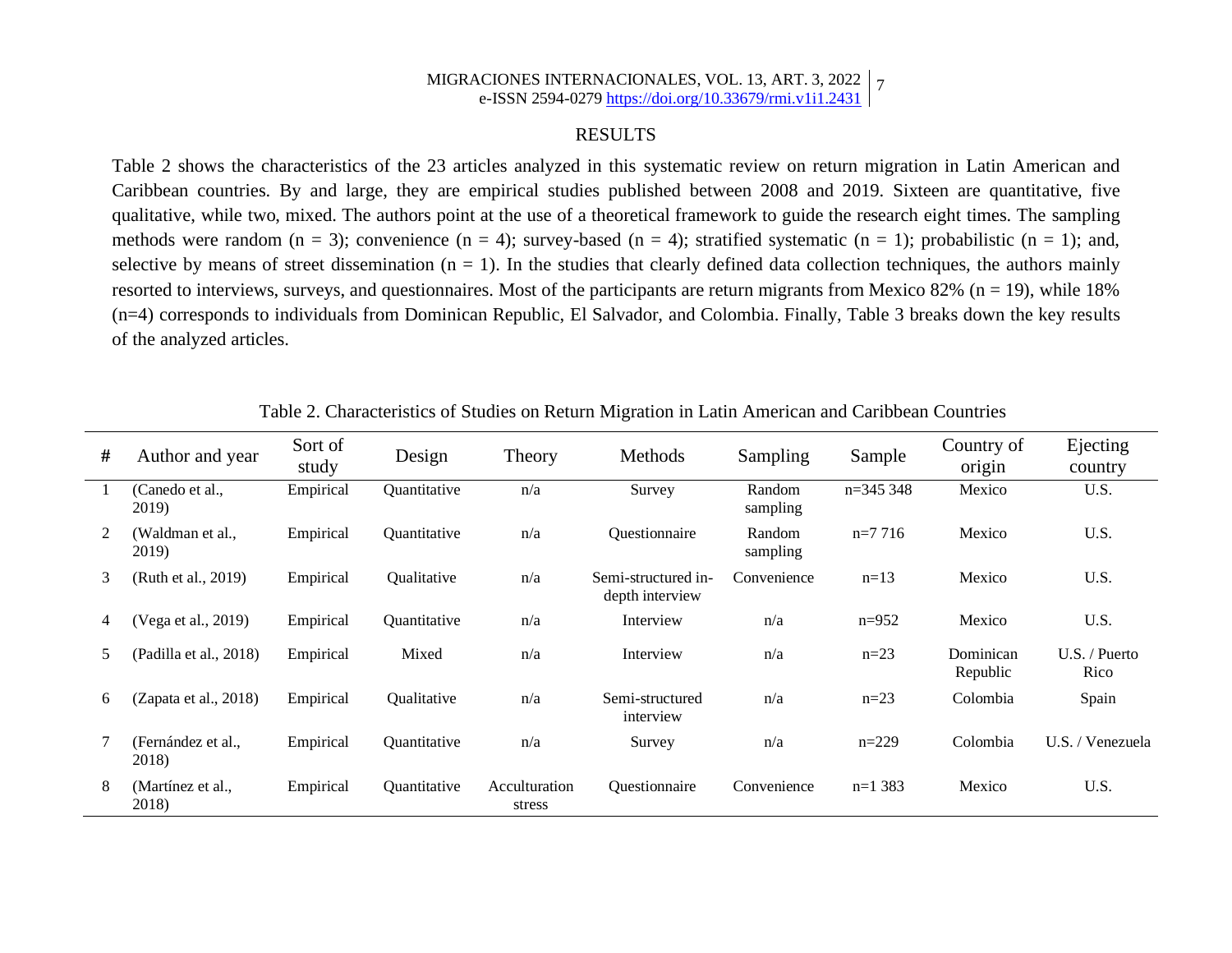| #  | Author and year              | Sort of<br>study | Design       | Theory                                                                 | Methods                    | Sampling                                            | Sample    | Country of<br>origin | Ejecting<br>country |
|----|------------------------------|------------------|--------------|------------------------------------------------------------------------|----------------------------|-----------------------------------------------------|-----------|----------------------|---------------------|
| 9  | (Pinedo et al., 2018)        | Empirical        | Quantitative | Health care<br>ecologic model                                          | Questionnaire              | Selective<br>sampling by<br>street<br>dissemination | $n=132$   | Mexico               | $\overline{U.S.}$   |
| 10 | (Horyniak et al.,<br>2017)   | Empirical        | Quantitative | Ager and<br>Strang's<br>framework<br>concept for<br>integration        | Survey                     | Convenience                                         | $n=339$   | Mexico               | U.S.                |
| 11 | (Arenas et al., $2015$ )     | Empirical        | Quantitative | n/a                                                                    | Survey                     | n/a                                                 | $n=518$   | Mexico               | U.S.                |
| 12 | (Bojorquez et al.,<br>2015)  | Empirical        | Quantitative | $\mathrm{n}/\mathrm{a}$                                                | Survey                     | n/a                                                 | $n=1619$  | Mexico               | U.S.                |
| 13 | (Duncan, 2015)               | Empirical        | Qualitative  | n/a                                                                    | Interview                  | n/a                                                 | $n = 18$  | Mexico               | U.S.                |
| 14 | (Muñoz et al., 2015)         | Empirical        | Quantitative | n/a                                                                    | Survey                     | Convenience                                         | $n = 283$ | Mexico               | U.S.                |
| 15 | (Negy et al., 2014)          | Empirical        | Quantitative | Acculturation<br>stress and<br>cognitive<br>theory of<br>maladjustment | Questionnaire              | n/a                                                 | $n=66$    | El Salvador          | U.S.                |
| 16 | (Rangel et al., 2012)        | Empirical        | Quantitative | n/a                                                                    | Questionnaire,<br>VIH Test | Probability<br>based                                | $n=693$   | Mexico               | U.S.                |
| 17 | (Robertson et al.,<br>2012a  | Empirical        | Mixed        | <b>Risk</b><br>environment<br>frame                                    | Survey, Interview          | Survey based                                        | $n=309$   | Mexico               | U.S.                |
| 18 | (Robertson et al.,<br>2012b) | Empirical        | Qualitative  | <b>Risk</b><br>environment<br>frame                                    | Interview                  | Survey based                                        | $n=12$    | Mexico               | U.S.                |
| 19 | (Robertson et al.,<br>2012c  | Empirical        | Quantitative | Acculturation<br>model for the<br>use of<br>substances by              | Questionnaire              | Survey based                                        | $n = 328$ | Mexico               | U.S.                |

#### Return Migration in Latin America and the Caribbean: A Scoping Review Fernández-Sánchez, H., Vásquez-Ventura, I. S., Rivera-Ramírez, P. I., & Zahoui, Z. 8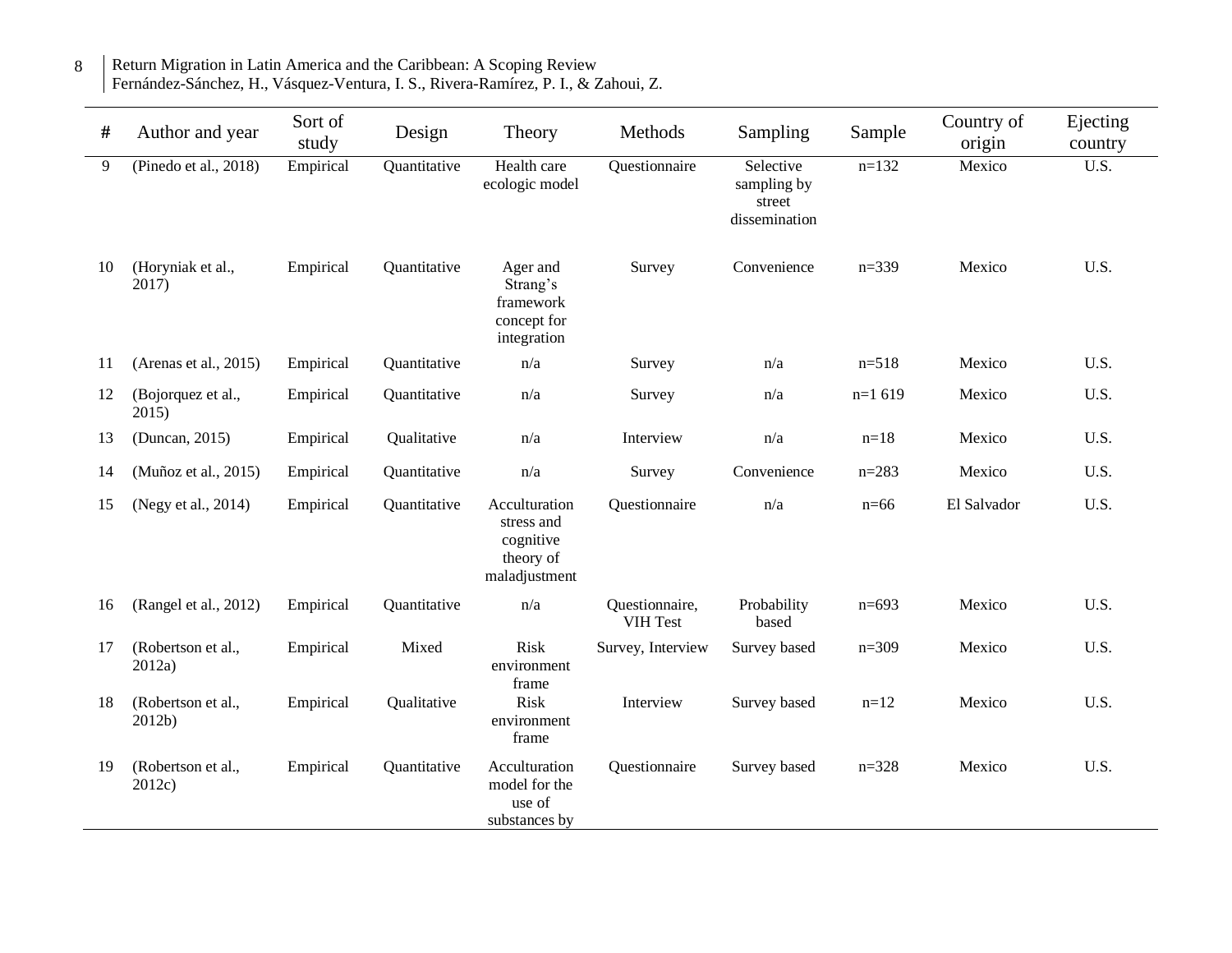#### MIGRACIONES INTERNACIONALES, VOL. 13, ART. 3, 2022 e-ISSN 2594-0279 <https://doi.org/10.33679/rmi.v1i1.2431> 9

| #  | Author and year           | Sort of<br>study | Design                     | Theory                                               | Methods   | Sampling                                        | Sample    | Country of<br>origin | Ejecting<br>country |
|----|---------------------------|------------------|----------------------------|------------------------------------------------------|-----------|-------------------------------------------------|-----------|----------------------|---------------------|
| 20 | (Ullmann et al.,<br>2011) | Empirical        | Quantitative               | Latin American<br>adolescents<br>Hispanic<br>paradox | Interview | Random<br>sampling                              | $n=2$ 121 | Mexico               | U.S.                |
| 21 | (Ojeda et al., $2011$ )   | Empirical        | <i><b>Ouantitative</b></i> | n/a                                                  | Interview | Survey based                                    | $n = 24$  | Mexico               | U.S.                |
| 22 | (Borges et al., 2009)     | Empirical        | Quantitative               | n/a                                                  | Interview | Stratified<br>sample,<br>systematic<br>sampling | $n=1630$  | Mexico               | U.S.                |
| 23 | (Sowell et al., 2008)     | Empirical        | Qualitative                | n/a                                                  | Interview | n/a                                             | $n=10$    | Mexico               | U.S.                |

Source: Authors' own elaboration based on this exploratory systematic review.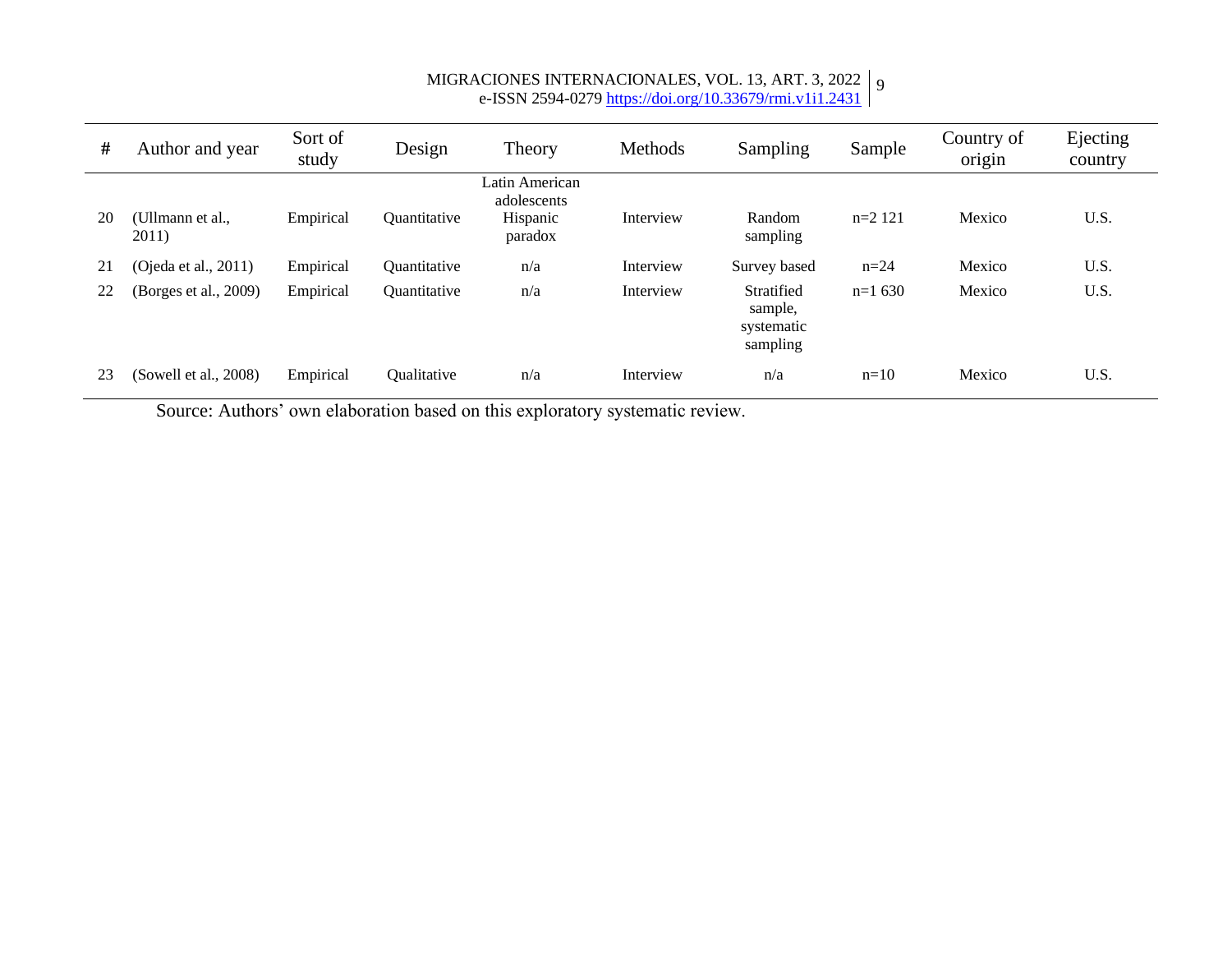| $\#$           | Author and year                 | Key results                                                                                                                                                                                                                                                                                                                                                                               |
|----------------|---------------------------------|-------------------------------------------------------------------------------------------------------------------------------------------------------------------------------------------------------------------------------------------------------------------------------------------------------------------------------------------------------------------------------------------|
| $\mathbf{1}$   | Canedo et al.,<br>2019          | 1) Economy; 2) missing relatives; 3) family issues in Mexico; 4) migration<br>problems; 5) problems in the U.S.                                                                                                                                                                                                                                                                           |
| $\overline{2}$ | Waldman et al.,<br>2019         | 1) Association between migrating to the U.S. and psychiatric problems.                                                                                                                                                                                                                                                                                                                    |
| 3              | Ruth et al., 2019               | 1) DACA addressees experience guilt when they return to Mexico and leave<br>their parents behind. However, they are more empathic toward their parents'<br>sacrifices.                                                                                                                                                                                                                    |
| $\overline{4}$ | Vega et al., 2019               | 1) Physical restrictions; 2) emotional or mental angst; 3) migrants forcibly<br>returned to Mexico are 41% less likely to have health care coverage.                                                                                                                                                                                                                                      |
| 5              | Padilla et al., 2018            | 1) Having a deportation background or being gay/bisexual were positively<br>related to acculturation stress; 2) acculturation stress levels were related to the<br>probability of having a higher risk of acquiring HIV.                                                                                                                                                                  |
| 6              | Zapata-Villa et al.,<br>2018    | 1) The impact of the economic crisis on the conditions of labor and employment;<br>2) economic crisis and return; 3) the various faces of the returnees; 4) the role of<br>supportive social networks; 5) employment and labor conditions; 6) health care<br>and wellbeing; 7) plans and expectations.                                                                                    |
| $\tau$         | Fernández-Niño et<br>al., 2018  | 1) Deported men previously imprisoned in the U.S. and /or Puerto Rico; 2)<br>deported male labor, linked to the deportation regime directly to the Caribbean<br>tourist industry, where often they find additional risks; factors embedded in the<br>social and structural fabric of tourist areas.                                                                                       |
| 8              | Martínez-Donate<br>et al., 2018 | 1) Migration routes; 2) migration time; 3) poor housing conditions and access to<br>public services; 4) very good or excellent health status; 5) chronic disease<br>prevalence was low, save hypertension.                                                                                                                                                                                |
| 9              | Pinedo et al., 2018             | 1) Forty-five percent reported current depression symptoms; 2) being related<br>with crime before deportation; 3) drug use.                                                                                                                                                                                                                                                               |
| 10             | Horyniak et al.,<br>2017        | 1) The command of "halves and markers" was associated with recent drug use:<br>having looked for a job in Tijuana, and family affluence; 2) in the realm of the<br>"facilitators," incarceration background in the U.S. and Mexico was positively<br>associated with recent drug use; 3) in "Foundations," having health care<br>insurance was negatively associated to the use of drugs. |
| 11             | Arenas et al., 2015             | 1) Associated factors: males prevail in deportations, secondary schooling, use of<br>inhalable drugs such as cocaine and HIV-related stigma; 2) low adherence to<br>antiretroviral treatment because of the HIV stigma.                                                                                                                                                                   |
| 12             | Bojorquez et al.,<br>2015       | 1) Twelve percent of men and 39.8% of women deported experienced symptoms<br>of mental disorders; 2) the most frequent symptoms were: being nervous or<br>tense, being sad, and sleeping problems.                                                                                                                                                                                        |
| 13             | Duncan, 2015                    | 1) There is a link between deficient health and higher probability of returning to<br>Mexico; 2) the economic characteristics are associated to the return to Mexico;<br>3) English speakers are less prone to return to Mexico; 4) having a spouse or<br>children in Mexico is associated to a higher return probability.                                                                |
| 14             | Muñoz et al., 2015              | 1) Structural vulnerability conditions in Mexico and the U.S., which migrants<br>understand as a central experience of the disease; 2) the unique challenges<br>migration poses for health care male professionals and the families in migrant-<br>ejecting communities; 3) transnational dimensions of angst and disorder.                                                               |

# Table 3. Main Results of Studies on Return Migration in Latin American and Caribbean Countries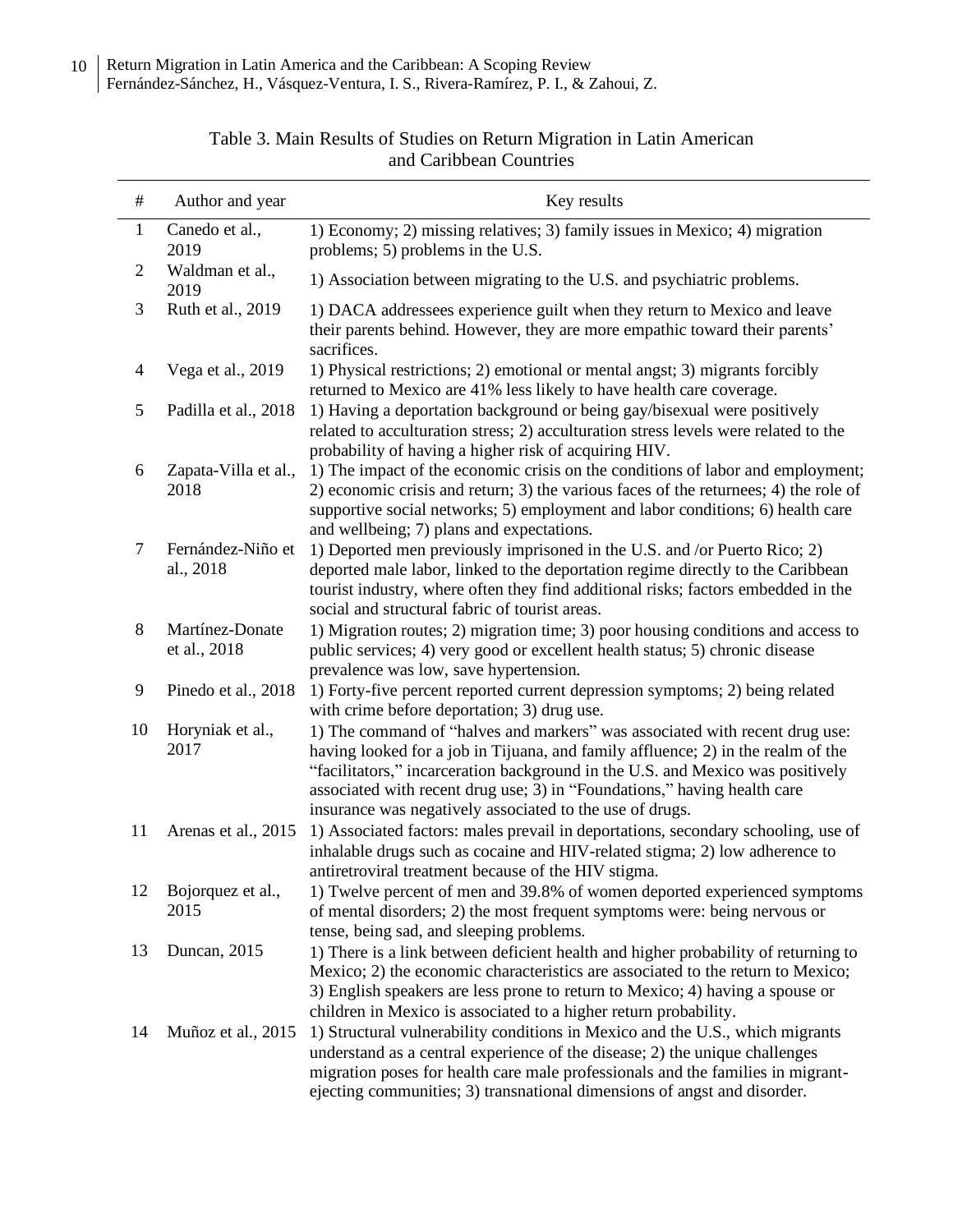| 15<br>16 | Negy et al., 2014<br>Rangel et al., 2012 | 1) Acculturation stress was correlated to lack of psychological housing.<br>1) Sixteen percent of men tried new drugs after being deported, including<br>heroin, methamphetamines and these two combined; 2) trying new drugs after<br>deportation was independently associated with imprisonment in the U.S., being<br>sad after deportation, and perceiving that the current lifestyle increases the risk                                                                   |
|----------|------------------------------------------|-------------------------------------------------------------------------------------------------------------------------------------------------------------------------------------------------------------------------------------------------------------------------------------------------------------------------------------------------------------------------------------------------------------------------------------------------------------------------------|
| 17       | Robertson et al.,                        | of HIV/AIDS.<br>1) Women reported drinking alcohol and smoking marijuana for the first time in                                                                                                                                                                                                                                                                                                                                                                                |
|          | 2012a                                    | adolescence; 2) almost all women occasionally did drugs during their<br>adolescence in U.S. including intravenous drugs; 3) various women served long<br>times in prison; 4) the most recent reasons for female deportations were being<br>arrested, break their parole and having a record of unauthorized entrance into the<br>U.S.; 5) looking for drugs was an important concern for many women<br>immediately after deportation; 6) women stated feeling lonely and sad. |
| 18       | Robertson et al.,<br>2012b               | 1) Thirty-seven percent started shooting drugs after their first migration:<br>marihuana (82%); cocaine (70%); heroin (56%); and crack (36%).                                                                                                                                                                                                                                                                                                                                 |
| 19       | Robertson et al.,<br>2012c               | 1) Men with VIH, 0.80%; 2) reported sexually transmitted diseases (22.3%) and<br>the rates of unprotected sex $(63.0\%)$ ; sex with various partners $(18.1\%)$ ,<br>occasional partners (25.7%); sex workers (8.6%).                                                                                                                                                                                                                                                         |
| 20       | Ullmann et al.,<br>2011                  | 1) Those experienced in migration are 2.11 times more likely to have a cardiac<br>disease ( $p \le 0.01$ ), 2.19 times more prone to emotional /psychiatric disorders ( $p$<br>$\langle 0.01 \rangle$ , 1.38 times likely to be obese ( $p \langle 0.05 \rangle$ , and 1.32 times likely to be a<br>smoker ( $p < 0.05$ ) than nonimmigrants.                                                                                                                                 |
| 21       | Ojeda et al., 2011                       | 1) Use of drugs before migration; 2) use of drugs in the U.S.; 3) shooting drugs<br>in the U.S.; 4) criminal justice system and experiences using substances; 5) drug<br>use and deportation; 6) changes noticed in drug use after deportation; 7) impact<br>of deportation on social relationships, wellbeing, and drug use.                                                                                                                                                 |
| 22       | Borges et al., 2009                      | 1) Seventy-point-five percent of migrants was more likely to having drunk<br>alcohol, smoking marijuana, or inhaling cocaine at least once, and during the last<br>12 months a higher probability of developing disorders from the use of addictive<br>substances.                                                                                                                                                                                                            |
| 23       | Sowell et al., 2008                      | 1) Social isolation, lack of knowledge, denial and machismo are related with<br>having HIV.                                                                                                                                                                                                                                                                                                                                                                                   |

Source: Own elaboration.

Content analysis identified four main topics: 1) health care and welfare; 2) addictions; 3) social, political, and cultural context; 4) reasons of return (see Figure 2).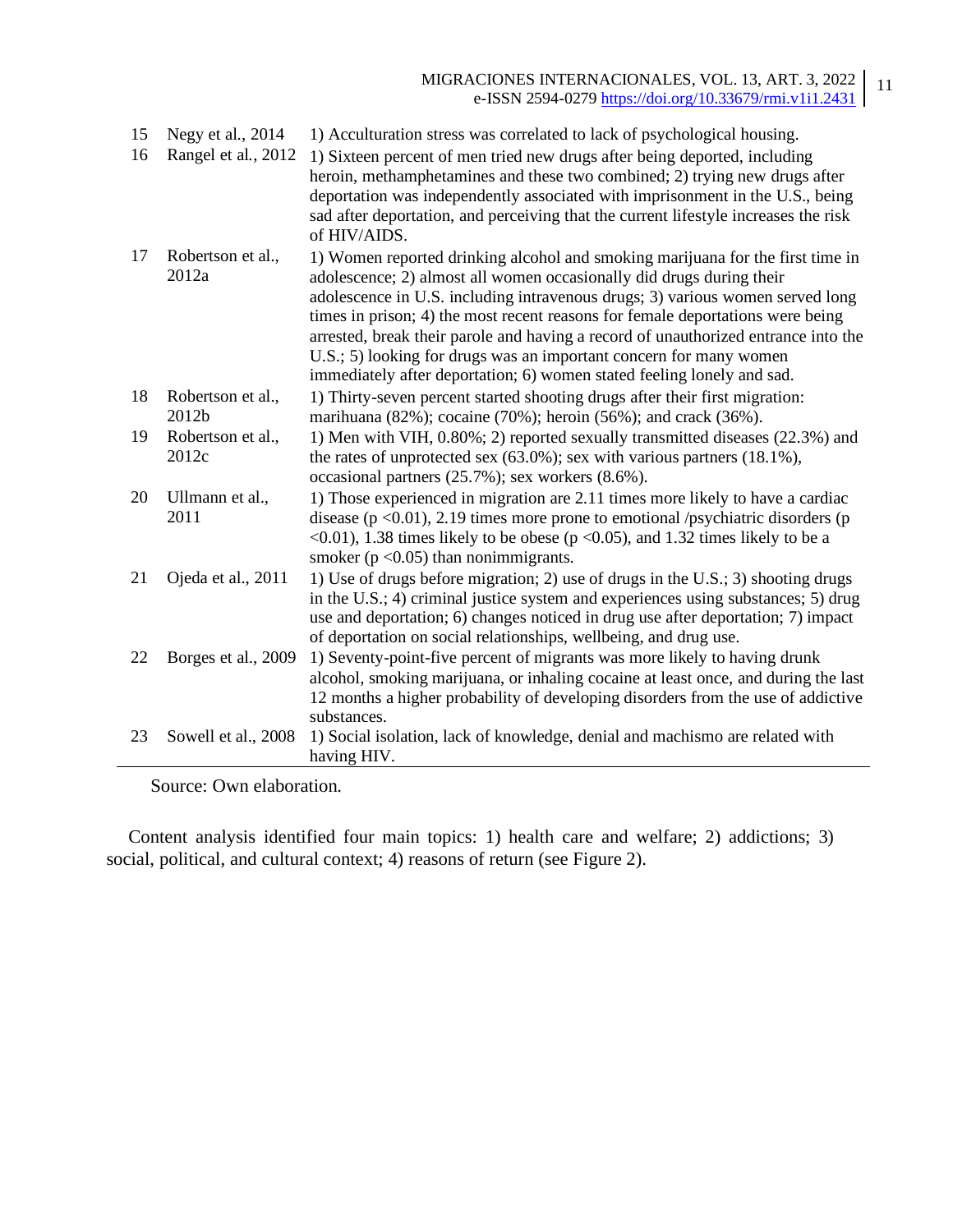#### Return Migration in Latin America and the Caribbean: A Scoping Review Fernández-Sánchez, H., Vásquez-Ventura, I. S., Rivera-Ramírez, P. I., & Zahoui, Z. 12

| Health and wellbeing $(n=22)$                                                                                          | Addictions $(n=11)$                                                                                               |
|------------------------------------------------------------------------------------------------------------------------|-------------------------------------------------------------------------------------------------------------------|
| -Mental health<br>-Sexual health<br>-Cardiovascular and metabolic health<br>-Physical health<br>- Health care services | -Drugs<br>-Alcohol<br>-Tobacco use                                                                                |
| <b>Return migration in</b><br><b>Latin America and the</b><br><b>Caribbean</b>                                         |                                                                                                                   |
| Social, political and cultural<br>context $(n=7)$<br>-Housing<br>-Economy<br>-Education                                | Reasons of return $(n=9)$<br>-Family ties<br>-Acculturation stress<br>-Migration status<br>-Language<br>-Economic |

# Figure 2. Categories of Return Migration in Latin American and Caribbean Countries

Source: Own elaboration.

# *Health and Welfare*

*Mental health* is one of the main lines in return migration; it considerably increases psychiatric problems (Waldman, Wang, & Oh, 2019) as well as mental disorders (Bojorquez et al., 2015; Ulmann, Goldman, & Massey, 2011). The most common mental health problems of return migrants are anxiety (experienced as nervousness and tension), sadness, sleep problems, and suicidal thinking (Bojorquez et al., 2015); depression (Fernández et al., 2018; Pinedo et al., 2018); angst from the challenges posed by return migration (Canedo & Angel, 2019; Duncan, 2015); sadness related to the return due to the separation from their children and other family members (Bojorquez et al., 2015; Robertson et al., 2012a; Robertson, et al., 2012b); solitude, declarations of feeling lonely and sad after deportation because of family separation (Robertson, *et al*., 2012c); social isolation (Sowell, Holtz, & Velasquez, 2008); guilt when they return to Mexico and leave their family behind (Ruth & Estrada, 2019); resentment and shame (Ojeda et al., 2011); and, lack of psychological housing, that is to say, feelings of not belonging to the country of origin (Negy et al., 2014). It is worth pointing out that some authors have attributed these mental health problems to the problem of deportation and post-deportation (Bojorquez et al., 2015; Negy et al., 2014; Ojeda et al., 2011; Pinedo et al., 2018; Robertson et al., 2012a; Robertson et al., 2012b).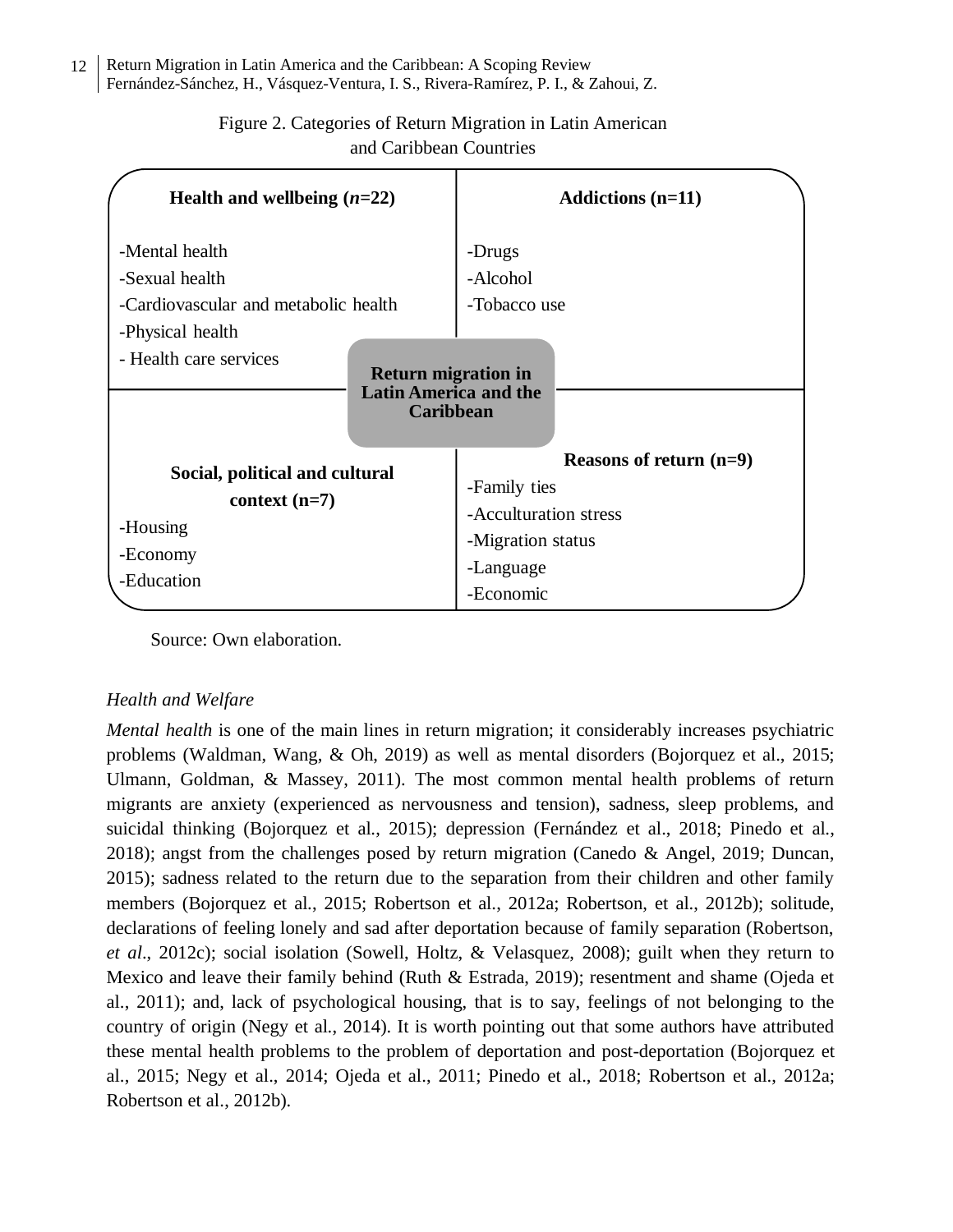From a literature review regarding the return migrants' *sexual health*, it was found that they are frequently vulnerable to sexually transmitted diseases (STDs) (Rangel et al., 2012); nevertheless, no infections are specified. Moreover, sexual health is also affected by HIV in the recipient country (Martinez et al., 2018; Muñoz et al., 2015; Padilla et al., 2018; Rangel et al., 2012; Robertson et al., 2012a; Sowell et al., 2008), so there is a latent risk of transmitting these diseases after returning to their countries; that is to say, they take HIV to their places of origin, a situation that puts in risk the sexual health of the partner that waits for them at home.

The literature puts forward that infection with HIV is significantly related to acculturation stress levels over the acculturation to a new culture (return country) it is more likely to have a higher risk of contracting HIV (Martinez et al., 2018). Moreover, other factors influence the transmission of VIH such as social isolation, solitude, environmental and language barriers, lack of communication and knowledge regarding HIV contagion mechanisms, which makes them look for sexual partners, unprotected sex, multiple and occasional partners, and encounters with female sex workers (Rangel et al., 2012). Likewise, culturally speaking "machismo" plays an important role in the practice or not of safe sex, machismo is strongly tied to decision-making, plus wives have accepted and decided to have sexual intercourse without protection (Sowell et al., 2008).

It is worth pointing out that upon return, individuals with HIV must face difficulties to afford their disease, receive attention and remain healthy, and disclose their disease to their partners, which is a real challenge. Individuals with HIV face a conundrum while accepting, linked to the economic constrains of the new place; they report feelings of impotence and often feel defenseless; on the other side, women admit they are not able to openly speak about this topic with their spouses due to the cultural unacceptability and taboos entailed in this issue (Sowell et al., 2008).

Some other problems less frequently identified in the population that directly affect *cardiovascular and metabolic health* are hypertension (Fernández et al., 2018), obesity (Ullmann et al., 2011), and cardiac diseases (Ullmann et al., 2011); that is to say, the experience of migrating implies the possibility of these diseases to appear.

Migrants who decide to voluntarily return report physical limitations, which increase as age does. It is worth pointing out that health deteriorates once migrants are at their home country because of the difficulties experienced over their adaption processes and deplorable employment conditions in the recipient country. Moreover, migrants return because of a forced situation, they are less likely to receive health care coverage, as reinsertion in society and labor market tends to be difficult, the same agency would oversee providing health care coverage (Canedo & Angel, 2019).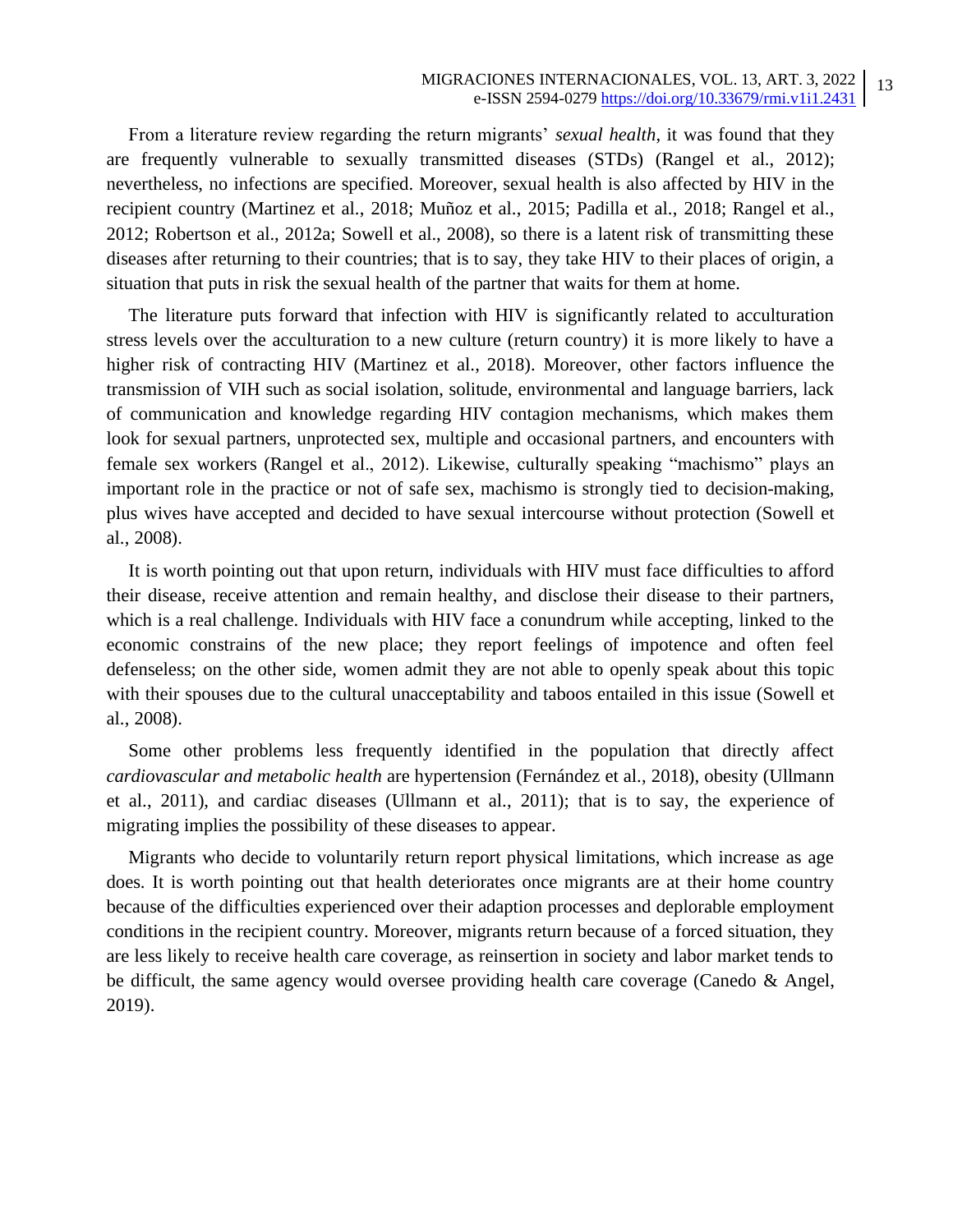# *Addictions*

The consumption of *toxic substances*, "illegal drugs" such as marijuana, cocaine, heroin, methamphetamines, and crack are frequently reported after deportation (Borges et al., 2009; Horyniak et al., 2017; Ojeda et al., 2011; Pinedo et al., 2018; Robertson et al., 2012a; Robertson, et al., 2012b) by returning migrants, who receive pharmacologic treatment after deportation and integration into treatment programs in Mexico and the U.S. (Robertson et al., 2012c). It is worth mentioning that the most frequent reasons for deportation such as arrests, breaking their parole, and having a record of unauthorized entries into the U.S.; criminal charges from lesser charges on drug possession to armed robberies: car theft and mugs (Robertson et al., 2012a).

Moreover, the importance of the migrants' context in the consumption of illegal substances in the recipient country was demonstrated (Robertson et al., 2012a). In like manner, the excessive consumption of alcohol is pointed out, the use of alcoholic substances is more prevalent among the migrant population that returns in comparison with the general population, immediate resource in their settlement process (Borges et al., 2009; Robertsonet et al., 2012b); also, the consumption of tobacco is more frequent as compared with the community after deportation (Ullmann et al., 2011).

Finally, the consumption of toxic and harmful substances for the health of the migrants who return is frequently declared a defense mechanism to deal with the emotional consequences brought along by migration processes, which directly affect social relationships and their wellbeing (Ojeda et al., 2011).

# *Social, Political, and Cultural Context*

The economic crisis proper to the place of origin and the lack of supportive networks also become challenges for those returning from abroad. In many cases, return migrants must start a life from scratch and look for opportunities, mostly limited by conditions proper to the developing countries of origin (Fernández et al., 2018; Padilla et al., 2018; Zapata et al., 2018). Moreover, on other occasions, returned migrants face precarious *housing* conditions and limited access to public services (e.g., drinking water, sewer, and sanitary systems) (Fernández et al., 2018). The lack of education of return migrants is a visible factor in the literature, which shows that labor is more important than schooling, as most only hold secondary education (Muñoz et al., 2015; Sowell et al., 2008).

# *Reasons for Returning*

The main causes of return referred to in the articles are:

1) Difficulty to remain in the recipient country evinced by acculturation stress the difficulty to adapt to the culture (Martinez et al., 2018; Negy et al., 2014; Vega & Hirschman, 2019).

2) Family bonds, as there is a higher probability of return migration because of missing the family; that is to say, they have bonds with spouses and children in the country of origin, who are waiting for them (Vega & Hirschman, 2019; Arenas et al., 2015).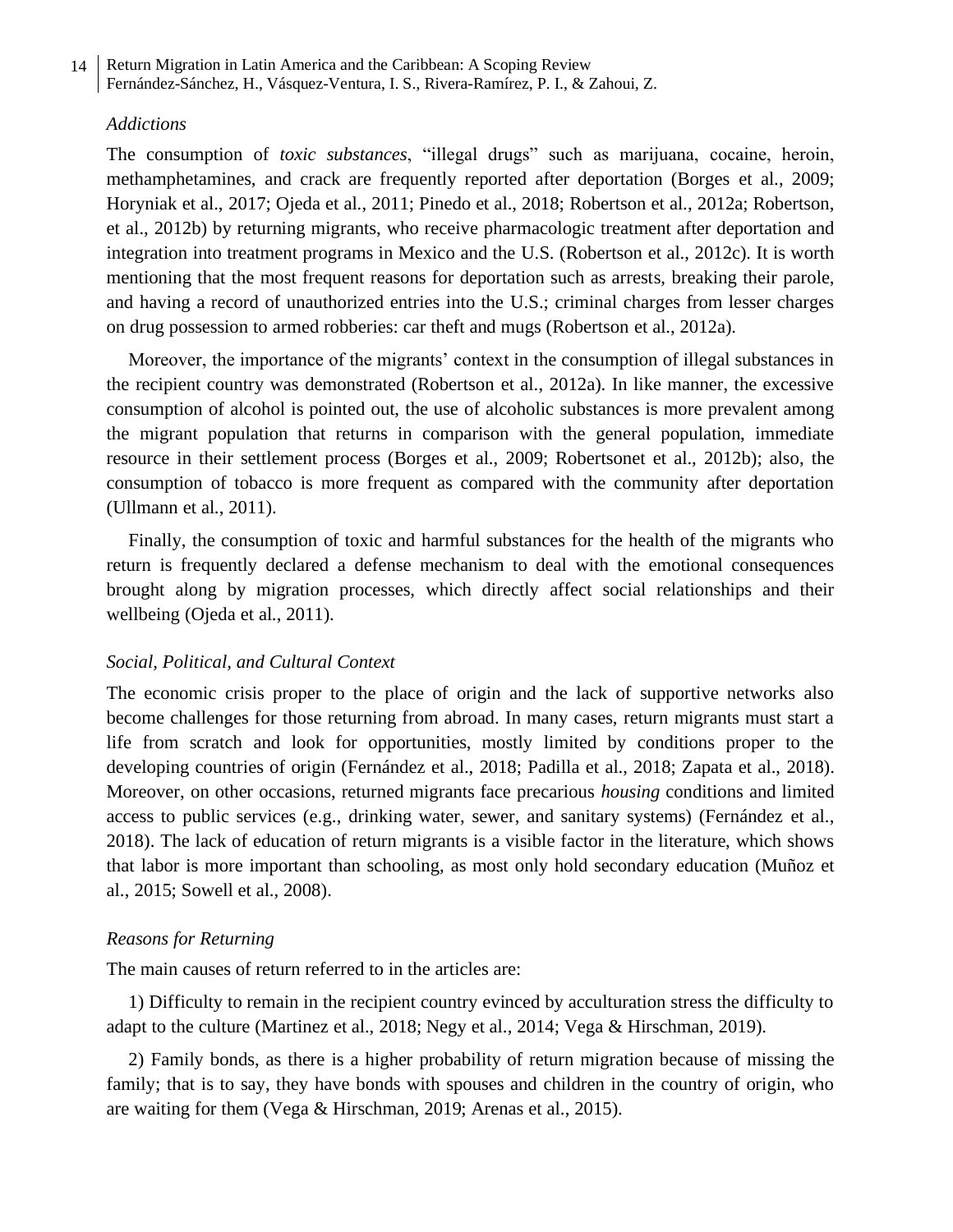3) Problems with their migration status; that is to say, their status is not legal, reason why they decide to return to their country of origin (Vega & Hirschman, 2019).

4) Lack of command of the foreign language, i.e., English speakers are significantly less prone to return in comparison with those who seldom speak English or do not at all (Arenas et al., 2015).

5) Economic characteristics, it has been reported that once migrants reach their goals (e.g., building a house, buying land), they are likely to return to their country of origin (Arenas et al., 2015; Vega & Hirschman, 2019).

### DISCUSSION

The goal of this scoping review was to gather the available empirical evidence to ascertain the scope and nature of migrants that return to their countries of origin in Latin America and the Caribbean. After reviewing the literature, return migration is a poorly explored topic in transnational migration. The main gaps are voluntary return migration, and migration return inside Latin American and Caribbean countries; research on migrants from countries other than the United States, and forced return migration in caravans is also limited; also, literature on people who migrated as children and would return after being abroad for more than a decade (dreamers); last, though not least, research works on the impact the return of migrants has on economic, political, cultural and family schemas in their countries, and participatory-action, longitudinal, and intervention studies. The latter is surprising, as many of the studies report mental and sexual health problems among return migrants in their countries of origin.

There are groups of migrants whom the literature on return migration pays little attention; such is the case of Venezuelan migrants who return to their country after living in Colombia or Peru. In the same way, people who emigrated in childhood and returned as adults. For instance, presently, more than 4 million Venezuelans are living abroad, most of which lives in Latin America and the Caribbean; the number of Venezuelan migrants in Colombia, Peru, and Chile surpasses two million people (UNHCR, 2019); however, Colombia reported that only during the Covid-19 pandemic, at least 52 thousand Venezuelans voluntarily returned to their country (Acosta, Cobb, & Gregorio, 2020).

In like manner, the Pew Research Center (López & Krogstad, 2017) reported there are about 800 thousand people under Differed Action for Childhood Arrivals (DACA) in the U.S. Nevertheless, owing to changes in the U.S. migration policies, it is estimated that some 400 individuals who lost their DACA status have been deported since the beginning of the program (Jarvie, 2017). Due to the above, the lack of attention in the literature to dreamers in return migration is surprising. Therefore, it is suggested to focus future research works on scarcely analyzed social groups. This is because most Latin American and Caribbean countries share similar social, economic, and political structures, which may trigger a different situation for dreamers who return from a developed country. It is important to underscore that these figures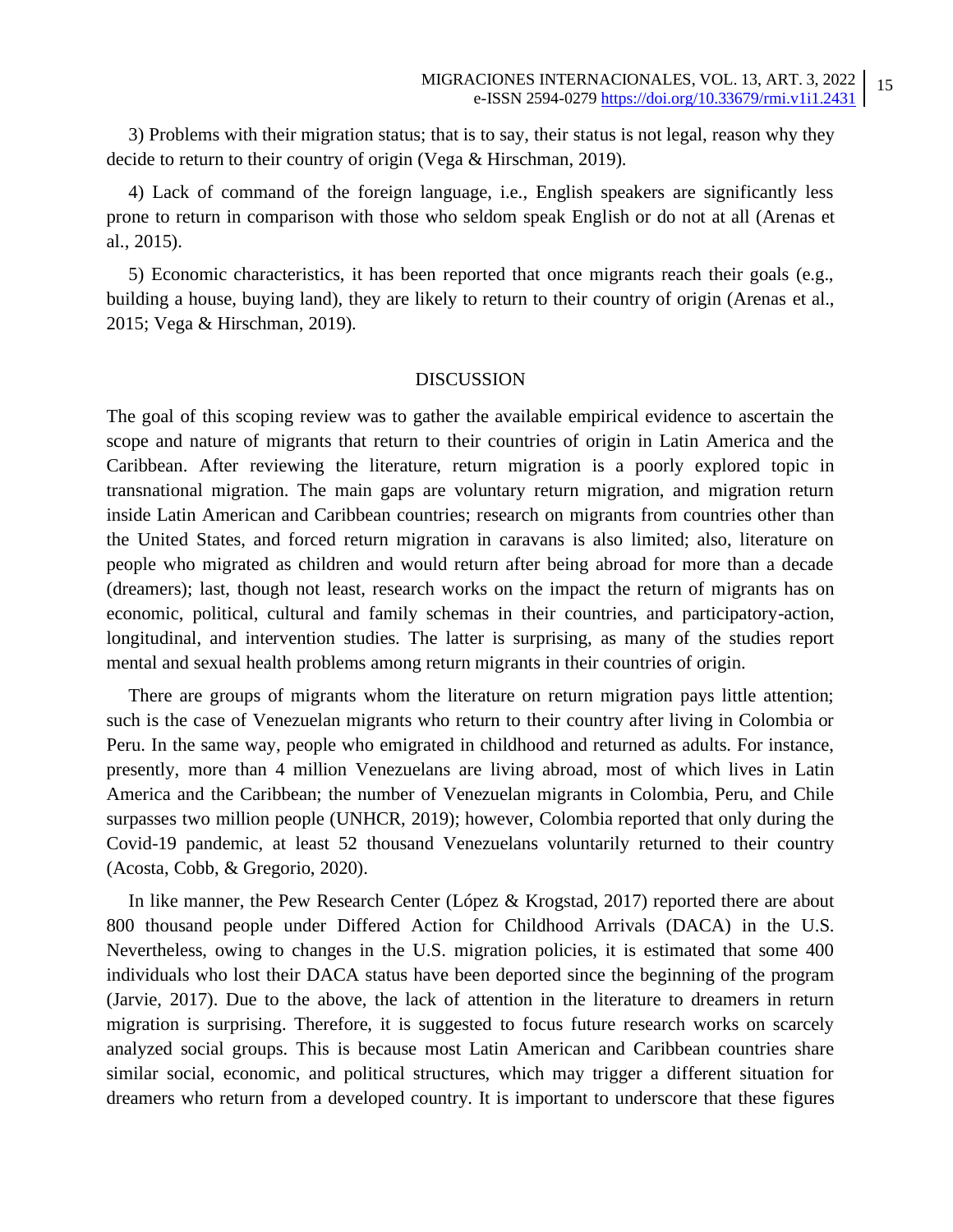could be higher since in both cases, they only account for one reason for returning (voluntary or deportation) and from one host country (Colombia or the U.S.).

Very few of the studies in this SR analyze the impact return migration has on economic, political, cultural, and family schemas in the country of origin. For example, research works delve into gender relationships in reunified couples and the effects on family economies. Similarly, it is worth deepening into the contrast of experiences as regards lifestyles, labor, ecological habits, and daily satisfaction means abroad and domestically (Martínez, Monterrubio, & Burstein, 2017). Substantiated on global estimations of about 193 million relatives that were left behind in their places of birth by a migrant worker, which might hint that these individuals return and reintegrate into their families, communities, and societies (OIM, 2019).

The literature mentions that it is the male migrants who experienced this form of migration in Latin America and the Caribbean, showing sociodemographic and family aspects (Cerrutti & Maguid, 2016). Parreñas (2005) describes certain characteristics such as the support that offer male migrants in household activities after returning. However, other authors have found that men retake their gender role, which is established by the society and patriarchal culture of these social groups (Ullah, 2017). Regarding labor reinsertion, whether successful or unsuccessful, it does not exclusively depend on the reasons and means of return, but also on the time they lived abroad, experiences, interaction with the native society, financial situation, plus the context in their native country (Solís, 2018). Evidence has also stated that returning men are less likely to find a job and they frequently return with unfavorable health conditions (Arenas et al., 2015; Gitter, Gitter, & Southgate, 2008).

Return migrants in Latin America and the Caribbean frequently hire in precarious labor activities with low wages or else employ themselves (Franco & Granados, 2018). These situations are effects of political and economic changes faced by both ejecting and recipient countries. This should be relevant for States and welfare decision-makers for a sizeable part of return migrants are youth. The possibility that returning migrants become entrepreneurs in their countries is associated with multiple intersections such as being acquainted with other entrepreneurs, their perception on entrepreneurship opportunities in the country, self-confidence to start a firm, as well as gender, age, schooling, savings, and communication with their place of origin while abroad and the context (period) in which return takes place (Tovar et al., 2018).

The findings of this exploratory systematic review disclose constant affectations to the mental and sexual health and addictions of the migrants who return from abroad. However, there are very few intervention studies and public health care policies to address these issues. HIV prevention programs have demonstrated effectiveness on the migrant population; for example, a meta-analysis found that interventions on safe sex and changes in attitudes toward HIV produced favorable results in the prevention of the disease (Zhang et al., 2018). There are similar data on the benefits of interventions for mental health aimed at migrants, for instance, gaining confidence to ask for health care services and adhering to medical treatments have had important results (Peterson et al., 2020).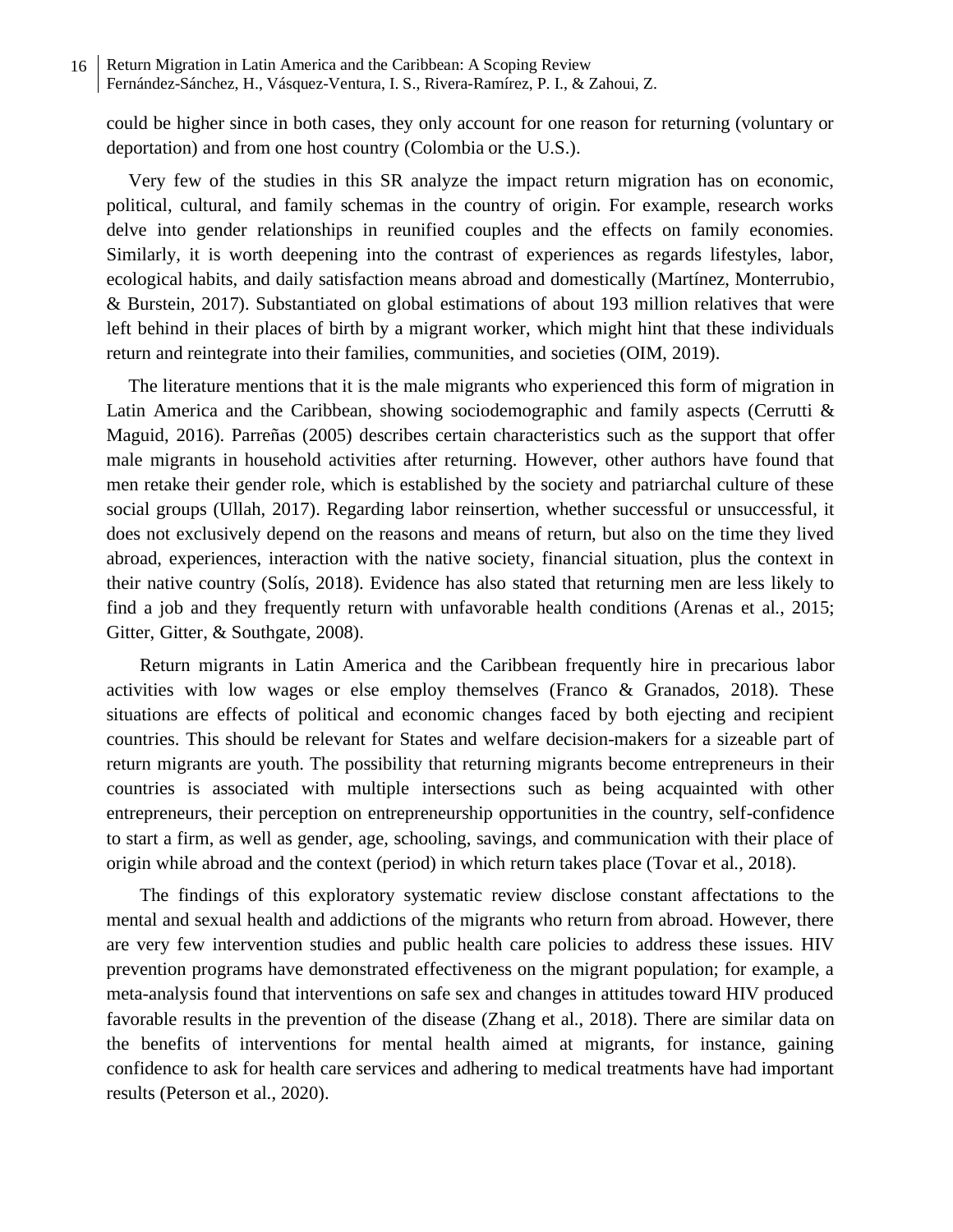In terms of public and health care policies, IOM (2020) recommends close collaboration between origin and destination countries so that the migrants' return and reinsertion is linked with the social, economic, family and health context of the place. Furthermore, the lack of longitudinal studies is noticed, which would enable assessing health problems over a lengthy period, and participatory action research projects, in which research subjects continuously contribute along the process. The latter has a function to sensitize the participants to develop strategies to improve their quality of life.

Finally, it is essential that origin countries include migrants abroad and returning as key population in relation with sexually transmitted diseases and HIV. In the case of Mexico, *Secretaría de Salud* [Health Secretariat] and *Centro Nacional para la Prevención y el Control del VIH y el SIDA* (2018) [National Center for Prevention and Control of HIV and AIDS], considered more than five key populations in risk of acquiring STD or HIV, including men who have sex with other men, sex workers and their clients. However, they did not include migrants, despite Mexico is a country with a noticeable domestic, international, circular, transit, destination, and return migration.

In the face of this, researchers have suggested studying return migration from intersectionality (Fernández et al., 2020), which is a theoretical framework that allows examining oppression and disadvantage systems in vulnerable populations. In this way, researchers must take a critical stance to analyze the sociopolitical, cultural, and family context of migrants who return to their countries of origin.

# *Limitations and Strengths*

This scoping review has limitations and strengths. The present analysis followed a systematic and transparent process to offer an overview of the extension and amount of available research on return migration in Latin America and the Caribbean and identify knowledge gaps and future research project needs. Moreover, studies were carefully chosen in function of predefined inclusion criteria and reviews by experts. Even though a systematic search was carried out in various databases, extending the search to more databases might have provided us with a broader and more detailed panorama of the phenomenon. Likewise, excluding languages different from English and Spanish left studies published in other languages behind. Owing to the nature of the systematic exploratory review of providing an overview of a certain topic, the details of the analyzed works are not approached in this article.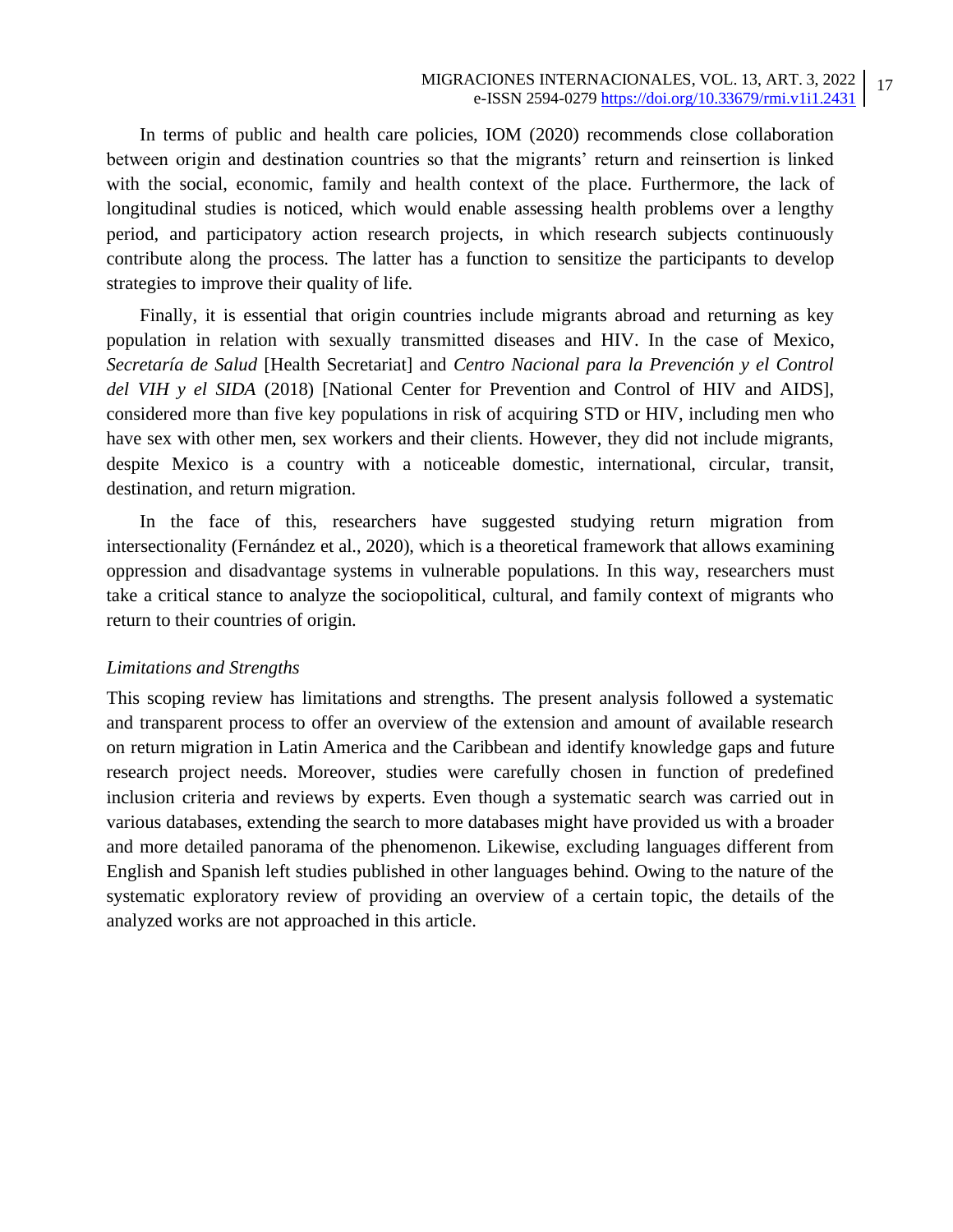# **CONCLUSION**

This scoping review provides us with an overview of the empirical literature on return migration to Latin American and Caribbean countries, as well as identifying knowledge gaps. From the analysis of 23 articles on this phenomenon, it is concluded that researchers usually focus on forced return migration from the U.S. to Mexico. People who return to their places of origin face economic, political, and health unfavorable conditions. In this sense, it is suggested that governments in ejecting countries, in collaboration with recipient ones, develop social and family reinsertion programs for returning migrants. The findings of this scoping review comprise the need to design research works to approach this population's health care problems. Finally, researchers, sponsors, and health authorities in the origin countries are expected to consider the recommendations discussed in the present article for when they must decide on the design of future research projects related to return migration.

Translation: Luis Cejudo Espinosa

### REFERENCES

- Acosta, J., Cobb, J., & Gregorio, D. (2020, May 12). Colombia says over 52 000 venezuelans return home, cites lockdown, *U.S. News*. Retrieved from [https://www.usnews.com/news/world/articles/2020-05-12/colombia-says-over-52-000](https://www.usnews.com/news/world/articles/2020-05-12/colombia-says-over-52-000-venezuelans-return-home-cites-lockdown) [venezuelans-return-home-cites-lockdown](https://www.usnews.com/news/world/articles/2020-05-12/colombia-says-over-52-000-venezuelans-return-home-cites-lockdown)
- Arenas, E., Goldman, N., Pebley, A., & Teruel, G. (2015). Return Migration to Mexico: Does Health Matter? *Demography, 52*(6), 1853-1868.<https://doi.org/10.1007/s13524-015-0429-7>
- Aruj, R. (2008). Causas, consecuencias, efectos e impacto de las migraciones en Latinoamérica. *Papeles de Población, 14*(55), 95-116. Retrieved from [http://www.scielo.org.mx/scielo.php?script=sci\\_arttext&pid=S1405-74252008000100005](http://www.scielo.org.mx/scielo.php?script=sci_arttext&pid=S1405-74252008000100005)
- Azose, J., & Raftery, A. (2019). Estimation of emigration, return migration, and transit migration between all pairs of countries. *Proceedings of the National Academy of Sciences-PNAS, 116*(1), 116-122.<https://doi.org/10.1073/pnas.1722334116>
- Bojorquez, I., Aguilera, R., Ramirez, J., Cerecero, D., & Mejía, S. (2015). Common Mental Disorders at the Time of Deportation: A Survey at the Mexico-United States Border. *Journal of Inmigrant and Minority Health, 17*(6), 1732-1738. [https://doi.org/10.1007/s10903-014-](https://doi.org/10.1007/s10903-014-0083-y) [0083-y](https://doi.org/10.1007/s10903-014-0083-y)
- Bonilla, G. (2020). La migración guatemalteca hacia los Estados Unidos y su costo social. *Ciencias Sociales y Humanidades, 7*(1), 51-63.<http://dx.doi.org/10.36829/63CHS.v7i1.959>
- Borges, G., Medina-Mora, M. A., Orozco, R., Fleiz, C., Cherpitel, C., & Breslau, J. (2009). The Mexican Migration to the United States and Substance use in Northern Mexico. *Addiction, 104*(4), 603-611.<https://doi.org/10.1111/j.1360-0443.2008.02491.x>
- Cabieses, B., Gálvez, P., & Ajraz, N. (2018). Migración Internacional y Salud: El aporte de las teorías sociales migratorias a las decisiones en salud pública. *Revista Peruana de Medicina*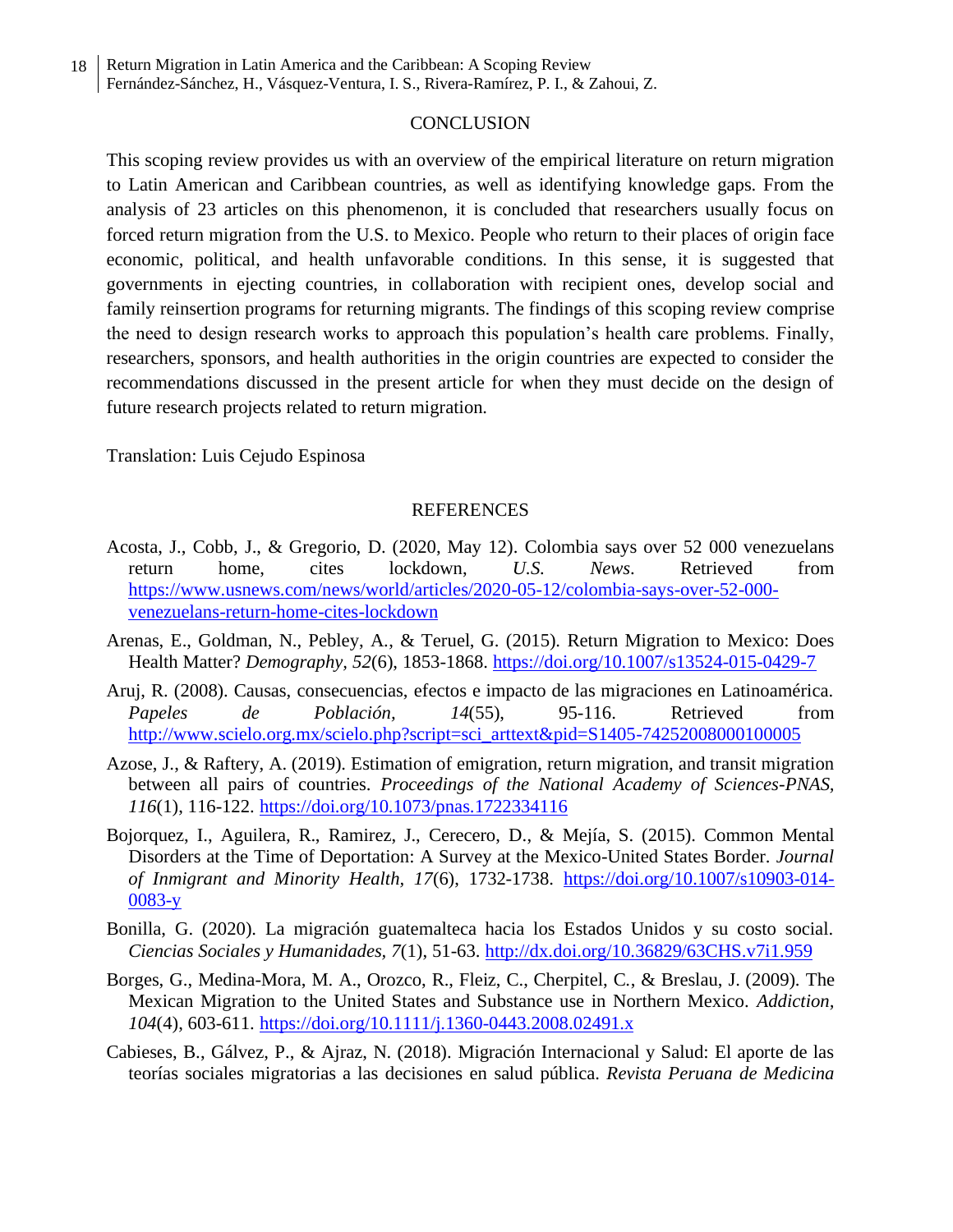*Experimental y Salud Pública, 35*(2), 285-291. <https://doi.org/10.17843/rpmesp.2018.352.3102>

- Canedo, A., & Angel, J. (2019). Aging and the Hidden Costs of Going Home to Mexico. *Journal of Cross-Cultural Gerontology, 34*(4), 417-437. <https://doi.org/10.1007/s10823-019-09379-3>
- Cataño, S., & Morales, S. (2015). La migración de retorno. Una descripción desde algunas investigaciones latinoamericanas y españolas. *Revista Colombiana de Ciencias Sociales, 6*(1), 89-112.<https://doi.org/10.21501/22161201.1424>
- Centro Latinoamericano y Caribeño de Demografía (CELADE). (2006). *Migración Internacional de Latinoamericanos y Caribeños en Iberoamérica: Características, retos y oportunidades.* In Encuentro Iberoamericano sobre Migración y Desarrollo, Santiago de Chile.
- Cerrutti, M., & Maguid, A. (2016). Crisis económica en España y el retorno de inmigrantes sudamericanos. *Migraciones Internacionales*, 8(30), 155-189. <https://doi.org/10.17428/rmi.v8i3.618>
- Crosa, Z. (2015). Migraciones latinoamericanas. Procesos e identidades: El caso uruguayo en Argentina. *Polis Revista Latinoamericana, 14*(41), 371-394. Retrieved from [https://scielo.conicyt.cl/scielo.php?script=sci\\_arttext&pid=S0718-65682015000200023](https://scielo.conicyt.cl/scielo.php?script=sci_arttext&pid=S0718-65682015000200023)
- Duncan, W. L. (2015). Transnational Disorders: Returned Migrants at Oaxaca's Psychiatric Hospital. *Medical Anthropology Quarterly, 29*(1), 24-41. <https://doi.org/10.1111/maq.12138>
- Fernández, H. (2020). Transnational migration and Mexican women who remain behind: An intersectional approach. *PLOS ONE, 15*(9), 1-15. <https://doi.org/10.1371/journal.pone.0238525>
- Fernández, H., Gómez, T., & Pérez, M. (2020). Intersección de pobreza y desigualdad frente al distanciamiento social durante la pandemia COVID-19. *Revista Cubana de Enfermería, 36*, 1- 15. Retrieved from <http://www.revenfermeria.sld.cu/index.php/enf/article/view/3795>
- Fernández, H., King, K., & Enríquez, C. (2020). Revisiones Sistemáticas Exploratorias como metodología para la síntesis del conocimiento científico. *Enfermería Universitaria, 17*(1), 87- 94.<https://doi.org/10.22201/eneo.23958421e.2020.1.697>
- Fernández, H., Salma, J., Márquez, P., & Bukola, S. (2020). Left-Behind Women in the Context of International Migration: A Scoping Review. *Journal of Transcultural Nursing, 31*(6), 606- 616.
- Fernández, J., Vásquez, A., Flórez, V., Rojas, M., Luna, K., Navarro, E., Acosta, J., & Rodríguez, D. (2018). Lifestyles and health status of migrants in a settlement of Barranquilla, Colombia 2018. *Revista de Salud Pública, 20*(4), 530-538. <https://doi.org/10.15446/rsap.V20n4.75773>
- Franco, L. M., & Granados, J. A. (2018). Migración de retorno y el empleo en México. In S. De la Vega & C. Ken (Eds.), *Desigualdad regional, pobreza y migración* (pp. 720-742). Repositorio Universitario RU-Económicas-UNAM/AMECIDER.

Gitter, S., Gitter, R., & Southgate, D. (2008). The Impact of Return Migration to Mexico. *Estudios Económicos, 23*(1), 3-23. Retrieved from <https://estudioseconomicos.colmex.mx/index.php/economicos/article/view/140>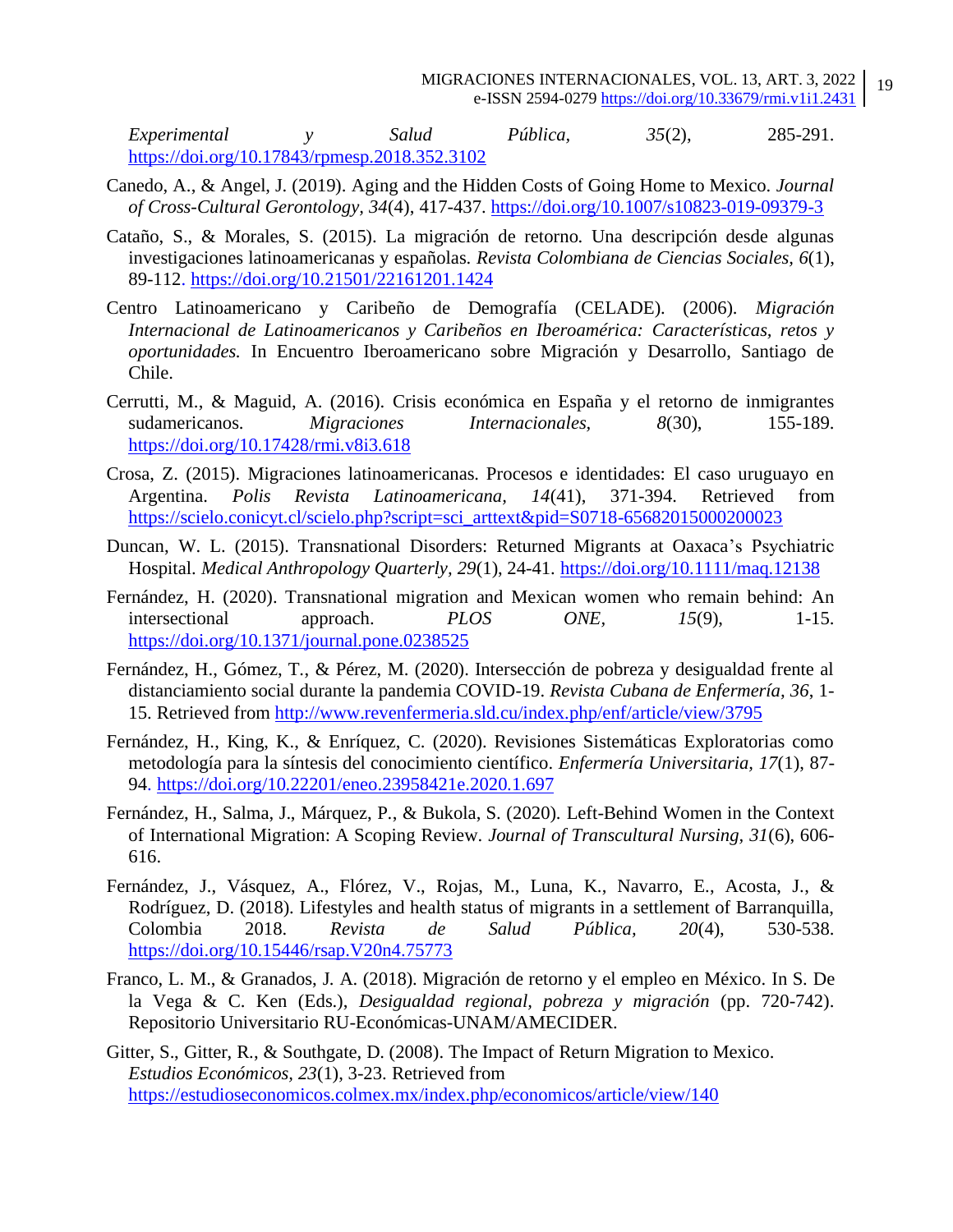- Return Migration in Latin America and the Caribbean: A Scoping Review Fernández-Sánchez, H., Vásquez-Ventura, I. S., Rivera-Ramírez, P. I., & Zahoui, Z. 20
	- Horyniak, D., Pinedo, M., Burgos, J. L., & Ojeda, V. D. (2017). Relationships between Integration and Drug Use Among Deported Migrants in Tijuana, Mexico. *Journal of Immigrant and Minority Health, 19*(5), 1196-1206.
	- Hsieh, H., & Shannon, S. (2005). Three Approaches to Qualitative Content Analysis. *Qualitative Health Research, 15*(9), 1277-1288.
	- Jarvie, J. (2017, April 19). Deportations of 'Dreamers' who've lost protected status have surged under Trump. *Los Angeles Times*. Retrieved from [https://www.latimes.com/nation/la-na-daca](https://www.latimes.com/nation/la-na-daca-deportations-20170419-story.html)[deportations-20170419-story.html](https://www.latimes.com/nation/la-na-daca-deportations-20170419-story.html)
	- López, G., & Krogstad, J. (2017). Key facts about unauthorized immigrants enrolled in DACA. *Pew Research Center*. Retrieved from [https://www.pewresearch.org/fact](https://www.pewresearch.org/fact-tank/2017/09/25/key-facts-about-unauthorized-immigrants-enrolled-in-daca/)[tank/2017/09/25/key-facts-about-unauthorized-immigrants-enrolled-in-daca/](https://www.pewresearch.org/fact-tank/2017/09/25/key-facts-about-unauthorized-immigrants-enrolled-in-daca/)
	- Lozano, F., & Martínez, J. (2015). *Retorno en los procesos migratorios de América Latina: conceptos, debates, evidencias.* Rio de Janeiro, Brasil: ALAP Editor.
	- Martine, G., Hakkert, R., & Guzmán, J. (2001). Aspectos Sociales de la Migración Internacional: Consideraciones Preliminares. *Notas de Población, 28*(37), 163-193.
	- Martinez, A., Zhang, X., Rangel, M., Hovell, M., Gonzalez, J., Magis, C., & Guendelman, S. (2018). Does Acculturative Stress Influence Inmigrant Sexual HIV Risk and HIV Testing Behavior? Evidence from a Survey of Male Mexican Migrants. *Journal of Racial and Ethnic Health Disparities, 5*(4), 798-807.
	- Martínez, V., Monterrubio, S., & Burstein, J. (2017). Ambivalencias de la migración y el retorno en contextos rurales de Chiapas: Entre las multas y el bien común. *Migraciones Internacionales, 9*(33).<https://doi.org/10.17428/rmi.v9i33.250>
	- Micolta, A. (2005). Teorías y conceptos asociados al estudio de las migraciones internacionales. *Trabajo Social,* (7), 59-76. Retrieved from <https://revistas.unal.edu.co/index.php/tsocial/article/view/8476>
	- Moher, D., Liberati, A., Tetzlaff, J., Altman, D., & The PRISMA Group. (2009). Preferred Reporting Items for Systematic Reviews and Meta- Analyses: The PRISMA Statement. *PLoS Med, 6*(7), e1000097.<https://doi.org/10.1371/journal.pmed.1000097>
	- Munn, Z., Peters, M., Stern, C., Tufanaru, C., McArthur, A., & Aromataris, E. (2018). Systematic review or scoping review? Guidance for authors when choosing between a systematic or scoping review approach. *BMC Medical Research Methodology, 18*(143), 1-7. <https://doi.org/10.1186/s12874-018-0611-x>
	- Muñoz, F., Servin, A., Garfein, R. S., Ojeda, V. D., Rangel, G., & Zuñiga, M. L. (2015). Deportation History among HIV-Positive Latinos in Two U.S. -Mexico Border Communities. *Journal of Inmigrant and Minority Health, 17*(1), 104-111.
	- Navarro, J. C., Ayvar, F. J., & Zamora, A. I. (2016). Desarrollo económico y migración en América Latina, 1980-2013: Un estudio a partir del Análisis Envolvente de Datos. *TRACE, Procesos Mexicanos y Centroamericanos,* (70), 149-164. Retrieved from [http://www.scielo.org.mx/scielo.php?pid=S0185-](http://www.scielo.org.mx/scielo.php?pid=S0185)62862016000200149&script=sci\_abstract
	- Negy, C., Reig-Ferrer, A., Gaborit, M., & Ferguson, C. (2014). Psychological Homelessness and Enculturative Stress among U.S. -Deported Salvadorans: A Preliminary Study with a Novel Approach. *Journal of Inmigrant and Minority Health, 16*(6), 1278-1283.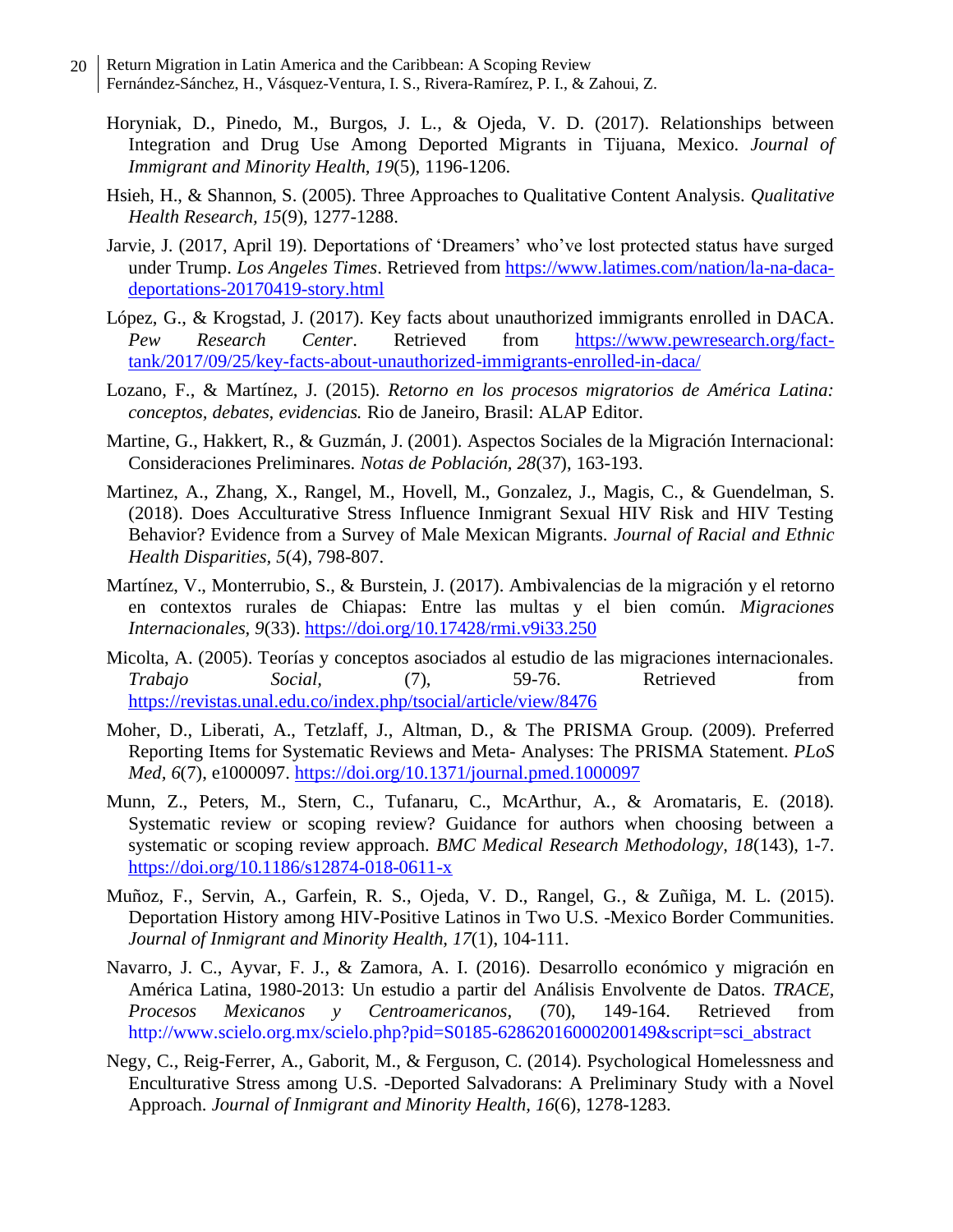- Ojeda, V., Robertson, A., Hiller, S., Lozada, R., Cornelius, W., Palinkas, L., Magis, C., & Strathdee, S. (2011). A Qualitative View of Drug Use Behaviors of Mexican Male Injection Drug Users Deported from the United States. *Journal of Urban Health, 88*(1), 104-117. <https://doi.org/10.1007/s11524-010-9508-7>
- Organización de Naciones Unidas (ONU). (2020). *Migración, datos sobre migración.* Retrieved from <https://www.un.org/es/global-issues/migration>
- Organización Internacional de Migración (OIM). (2019). *¿Quién es un migrante?*. Retrieved from <https://www.iom.int/es/quien-es-un-migrante>
- Organización Internacional para las Migraciones (OIM). (2020). *Return migration.* Retrieved from <https://www.iom.int/es>
- Organización para la Cooperación y el Desarrollo Económicos (OCDE). (2017). *Interacciones entre políticas públicas, migración y desarrollo.* Retrieved from <http://dx.doi.org/10.1787/9789264276710-es>
- Padilla, M., Colón-Burgos, J. F., Varas-Díaz, N., Matiz-Reyes, A., & Parker, C. M. (2018). Tourism labor, embodied suffering, and the deportation regime in the Dominican Republic. *Medical Anthropology Quarterly, 32*(4), 498-519.<https://doi.org/10.1111/maq.12447>
- Parreñas, R. S. (2005). The gender paradox in the transnational families of filipino migrant women. *Asian and Pacific Migration Journal, 14*(3), 243-268.
- Peters, M., Godfrey, C., McInerney, P., Munn, Z., Tricco, A., & Khalil, H. (2017). Scoping reviews. In E. Aromantaris & Z. Munn (Eds.), *JBI Manual for Evidence Synthesis* (pp. 1-28). Retrieved from [https://www.researchgate.net/profile/Micah-](https://www.researchgate.net/profile/Micah-Peters/publication/319713049_2017_Guidance_for_the_Conduct_of_JBI_Scoping_Reviews/links/59c355d40f7e9b21a82c547f/2017-Guidance-for-the-Conduct-of-JBI-Scoping-Reviews.pdf)[Peters/publication/319713049\\_2017\\_Guidance\\_for\\_the\\_Conduct\\_of\\_JBI\\_Scoping\\_Reviews/l](https://www.researchgate.net/profile/Micah-Peters/publication/319713049_2017_Guidance_for_the_Conduct_of_JBI_Scoping_Reviews/links/59c355d40f7e9b21a82c547f/2017-Guidance-for-the-Conduct-of-JBI-Scoping-Reviews.pdf) [inks/59c355d40f7e9b21a82c547f/2017-Guidance-for-the-Conduct-of-JBI-Scoping-](https://www.researchgate.net/profile/Micah-Peters/publication/319713049_2017_Guidance_for_the_Conduct_of_JBI_Scoping_Reviews/links/59c355d40f7e9b21a82c547f/2017-Guidance-for-the-Conduct-of-JBI-Scoping-Reviews.pdf)[Reviews.pdf](https://www.researchgate.net/profile/Micah-Peters/publication/319713049_2017_Guidance_for_the_Conduct_of_JBI_Scoping_Reviews/links/59c355d40f7e9b21a82c547f/2017-Guidance-for-the-Conduct-of-JBI-Scoping-Reviews.pdf)
- Peterson, C., Poudel-Tandukar, K., Sanger, K., & Jacelon, C. S. (2020). Improving mental health in refugee populations: A review of intervention studies conducted in the united states. *Issues in Mental Health Nursing, 41*(4), 271-282.<https://doi.org/10.1080/01612840.2019.1669748>
- Pinedo, M., Burgos, J., Zuñiga, M., Pérez, R., Macera, C., & Ojeda, V. (2018). Deportation and mental health among migrants who inject drugs along the U.S.-Mexico border. *Global Public Health, 13*(2), 211-226.
- Rangel, M., Martinez-Donate, A., Hovell, M., Sipan, C., Zellner, J., Gonzalez-Fagoaga, E., & Magis-Rodriguez, C. (2012). A Two-Way Road: Rates of HIV Infection and Behavioral Risk Factors Among Deported Mexican Labor Migrants. *AIDS and Behavior, 16*(6), 1630-1640. <https://doi.org/10.1007/s10461-012-0196-z>
- Robertson, A. M., Rangel, M. G., Lozada, R., Vera, A., & Ojeda, V. D. (2012). Male injection drug users try new drugs following U.S. deportation to Tijuana, Mexico. *Drug and Alcohol Dependence, 120*(1-3), 142-148.
- Robertson, A., Lozada, R., Pollini, R., Rangel, G., & Ojeda, V. (2012). Correlates and Contexts of U.S. Injection Drug Initiation Among Undocumented Mexican Migrant Men Who Were Deported from the United States. *AIDS and Behavior, 16*(6), 1670-1680. <https://doi.org/10.1007/s10461-011-0111-z>